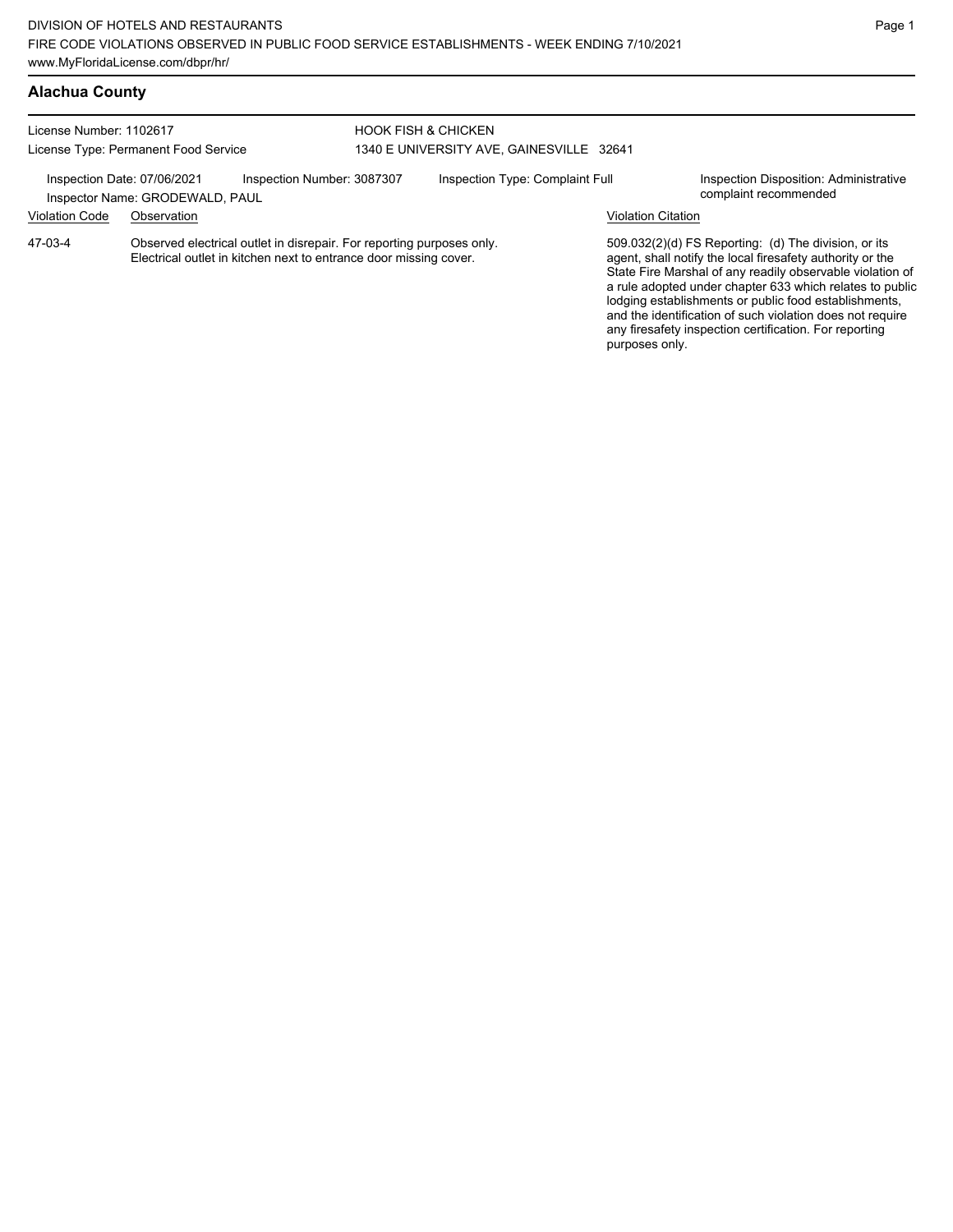| <b>Bay County</b>                                                                           |                                                                                                                                       |                                                                        |                                                                                                                                                                                                                                                                                                                                                                                                                                              |                                                                                                                                                                                                                                                                                                                                                                                                                            |  |  |
|---------------------------------------------------------------------------------------------|---------------------------------------------------------------------------------------------------------------------------------------|------------------------------------------------------------------------|----------------------------------------------------------------------------------------------------------------------------------------------------------------------------------------------------------------------------------------------------------------------------------------------------------------------------------------------------------------------------------------------------------------------------------------------|----------------------------------------------------------------------------------------------------------------------------------------------------------------------------------------------------------------------------------------------------------------------------------------------------------------------------------------------------------------------------------------------------------------------------|--|--|
| License Number: 1305425                                                                     | License Type: Permanent Food Service                                                                                                  | THE CRAZY DONKEY OF PANAMA CITY LLC<br>1010 W 15 ST, PANAMA CITY 32401 |                                                                                                                                                                                                                                                                                                                                                                                                                                              |                                                                                                                                                                                                                                                                                                                                                                                                                            |  |  |
|                                                                                             | Inspection Date: 07/06/2021<br>Inspection Number: 3128960<br>Inspector Name: LYNN, NICKOLAS                                           | Inspection Type: Routine - Food                                        |                                                                                                                                                                                                                                                                                                                                                                                                                                              | Inspection Disposition: Warning<br><b>Issued</b>                                                                                                                                                                                                                                                                                                                                                                           |  |  |
| <b>Violation Code</b>                                                                       | Observation                                                                                                                           |                                                                        | <b>Violation Citation</b>                                                                                                                                                                                                                                                                                                                                                                                                                    |                                                                                                                                                                                                                                                                                                                                                                                                                            |  |  |
| 45-02-4                                                                                     | Portable fire extinguisher gauge in red zone. For reporting purposes only.<br>Extinguisher by back dining room door in recharge zone. |                                                                        | 509.032(2)(d) FS Reporting: (d) The division, or its<br>agent, shall notify the local firesafety authority or the<br>State Fire Marshal of any readily observable violation of<br>a rule adopted under chapter 633 which relates to public<br>lodging establishments or public food establishments,<br>and the identification of such violation does not require<br>any firesafety inspection certification. For reporting<br>purposes only. |                                                                                                                                                                                                                                                                                                                                                                                                                            |  |  |
| License Number: 1305768                                                                     |                                                                                                                                       | PANDA EXPRESS #2673                                                    |                                                                                                                                                                                                                                                                                                                                                                                                                                              |                                                                                                                                                                                                                                                                                                                                                                                                                            |  |  |
| License Type: Permanent Food Service                                                        |                                                                                                                                       | 524 E 23 ST, PANAMA CITY 32405                                         |                                                                                                                                                                                                                                                                                                                                                                                                                                              |                                                                                                                                                                                                                                                                                                                                                                                                                            |  |  |
| Inspection Date: 07/06/2021<br>Inspection Number: 3121888<br>Inspector Name: LYNN, NICKOLAS |                                                                                                                                       | Inspection Type: Routine - Food                                        |                                                                                                                                                                                                                                                                                                                                                                                                                                              | Inspection Disposition: Inspection<br>Completed - No Further Action                                                                                                                                                                                                                                                                                                                                                        |  |  |
| <b>Violation Code</b>                                                                       | Observation                                                                                                                           |                                                                        | <b>Violation Citation</b>                                                                                                                                                                                                                                                                                                                                                                                                                    |                                                                                                                                                                                                                                                                                                                                                                                                                            |  |  |
| 45-02-4                                                                                     | Portable fire extinguisher gauge in red zone. For reporting purposes only.<br>Extinguisher by back door in recharge zone.             |                                                                        | purposes only.                                                                                                                                                                                                                                                                                                                                                                                                                               | 509.032(2)(d) FS Reporting: (d) The division, or its<br>agent, shall notify the local firesafety authority or the<br>State Fire Marshal of any readily observable violation of<br>a rule adopted under chapter 633 which relates to public<br>lodging establishments or public food establishments,<br>and the identification of such violation does not require<br>any firesafety inspection certification. For reporting |  |  |
| License Number: 1305784                                                                     | License Type: Permanent Food Service                                                                                                  | <b>CHIPOTLE MEXICAN GRILL 3081</b><br>500 E 23 ST, PANAMA CITY 32405   |                                                                                                                                                                                                                                                                                                                                                                                                                                              |                                                                                                                                                                                                                                                                                                                                                                                                                            |  |  |
|                                                                                             | Inspection Date: 07/07/2021<br>Inspection Number: 3097188<br>Inspector Name: LYNN, NICKOLAS                                           | Inspection Type: Routine - Food                                        |                                                                                                                                                                                                                                                                                                                                                                                                                                              | Inspection Disposition: Inspection<br>Completed - No Further Action                                                                                                                                                                                                                                                                                                                                                        |  |  |
| <b>Violation Code</b>                                                                       | Observation                                                                                                                           |                                                                        | <b>Violation Citation</b>                                                                                                                                                                                                                                                                                                                                                                                                                    |                                                                                                                                                                                                                                                                                                                                                                                                                            |  |  |
| 45-02-4                                                                                     | Portable fire extinguisher gauge in red zone. For reporting purposes only. K class<br>extinguisher by back door in recharge zone.     |                                                                        |                                                                                                                                                                                                                                                                                                                                                                                                                                              | 509.032(2)(d) FS Reporting: (d) The division, or its<br>agent, shall notify the local firesafety authority or the<br>State Fire Marshal of any readily observable violation of<br>a rule adopted under chapter 633 which relates to public                                                                                                                                                                                 |  |  |

lodging establishments or public food establishments, and the identification of such violation does not require any firesafety inspection certification. For reporting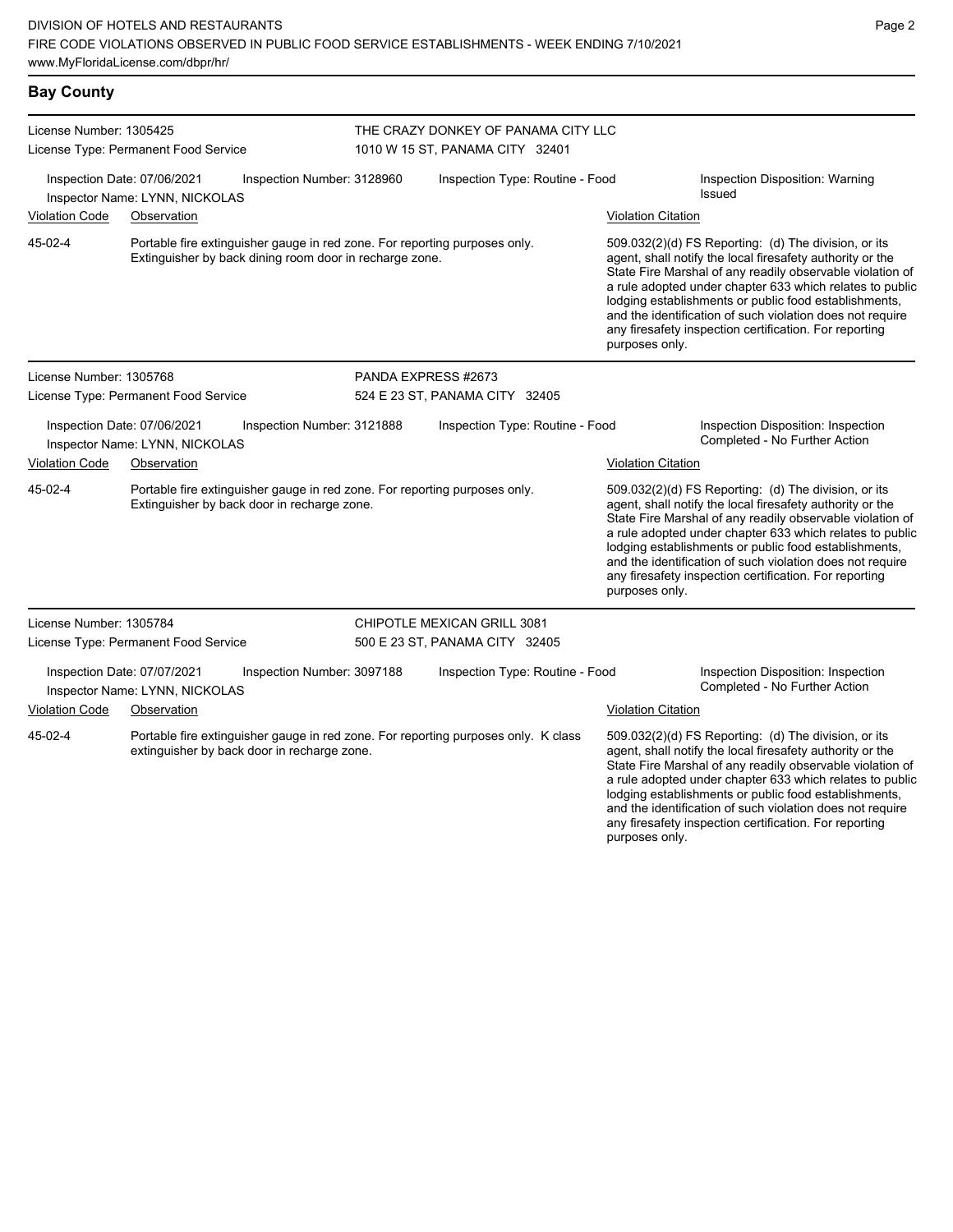## **Broward County**

| License Number: 1621292 | License Type: Permanent Food Service                                                                                                                                                                                                                                         |                            | PANERA BREAD #4713<br>2955 SW 160 AVE, MIRAMAR 33027 |                           |                                                                                                                                                                                                                                                                                                                                                                                                                            |  |  |
|-------------------------|------------------------------------------------------------------------------------------------------------------------------------------------------------------------------------------------------------------------------------------------------------------------------|----------------------------|------------------------------------------------------|---------------------------|----------------------------------------------------------------------------------------------------------------------------------------------------------------------------------------------------------------------------------------------------------------------------------------------------------------------------------------------------------------------------------------------------------------------------|--|--|
|                         |                                                                                                                                                                                                                                                                              |                            |                                                      |                           |                                                                                                                                                                                                                                                                                                                                                                                                                            |  |  |
|                         | Inspection Date: 07/08/2021<br>Inspector Name: MARTINEZ, RHEANNE                                                                                                                                                                                                             | Inspection Number: 3119179 | Inspection Type: Routine - Food                      |                           | Inspection Disposition: Call Back -<br>Complied                                                                                                                                                                                                                                                                                                                                                                            |  |  |
| Violation Code          | Observation                                                                                                                                                                                                                                                                  |                            |                                                      | <b>Violation Citation</b> |                                                                                                                                                                                                                                                                                                                                                                                                                            |  |  |
| 45-02-4                 | - From initial inspection : Portable fire extinguisher gauge in red zone. For<br>reporting purposes only. Observed fire extinguisher in recharge zone in rear<br>kitchen area next to back door. - From follow-up inspection 2021-07-08:<br>Observed same. **Time Extended** |                            |                                                      | purposes only.            | 509.032(2)(d) FS Reporting: (d) The division, or its<br>agent, shall notify the local firesafety authority or the<br>State Fire Marshal of any readily observable violation of<br>a rule adopted under chapter 633 which relates to public<br>lodging establishments or public food establishments,<br>and the identification of such violation does not require<br>any firesafety inspection certification. For reporting |  |  |
| 45-02-4                 | Portable fire extinguisher gauge in red zone. For reporting purposes only.<br>Observed fire extinguisher in recharge zone in rear kitchen area next to back door.                                                                                                            |                            |                                                      | purposes only.            | 509.032(2)(d) FS Reporting: (d) The division, or its<br>agent, shall notify the local firesafety authority or the<br>State Fire Marshal of any readily observable violation of<br>a rule adopted under chapter 633 which relates to public<br>lodging establishments or public food establishments,<br>and the identification of such violation does not require<br>any firesafety inspection certification. For reporting |  |  |
| License Number: 1620096 |                                                                                                                                                                                                                                                                              | OLGUITAS CAFE INC          |                                                      |                           |                                                                                                                                                                                                                                                                                                                                                                                                                            |  |  |
|                         | License Type: Permanent Food Service                                                                                                                                                                                                                                         |                            | 13601 PINE BLVD, PEMBROKE PINES 33027                |                           |                                                                                                                                                                                                                                                                                                                                                                                                                            |  |  |
|                         | Inspection Date: 07/09/2021<br>Inspector Name: MARTINEZ, RHEANNE                                                                                                                                                                                                             | Inspection Number: 3107279 | Inspection Type: Routine - Food                      |                           | Inspection Disposition: Inspection<br>Completed - No Further Action                                                                                                                                                                                                                                                                                                                                                        |  |  |
| <b>Violation Code</b>   | Observation                                                                                                                                                                                                                                                                  |                            |                                                      | <b>Violation Citation</b> |                                                                                                                                                                                                                                                                                                                                                                                                                            |  |  |
| 45-02-4                 | Portable fire extinguisher gauge in red zone. For reporting purposes only.<br>Observed fire extinguisher in recharge zone next to swing door entrance.                                                                                                                       |                            |                                                      | purposes only.            | 509.032(2)(d) FS Reporting: (d) The division, or its<br>agent, shall notify the local firesafety authority or the<br>State Fire Marshal of any readily observable violation of<br>a rule adopted under chapter 633 which relates to public<br>lodging establishments or public food establishments,<br>and the identification of such violation does not require<br>any firesafety inspection certification. For reporting |  |  |
| License Number: 1624487 |                                                                                                                                                                                                                                                                              | <b>WENDY'S</b>             |                                                      |                           |                                                                                                                                                                                                                                                                                                                                                                                                                            |  |  |
|                         | License Type: Permanent Food Service                                                                                                                                                                                                                                         |                            | 2281 W SAMPLE RD, DEERFIELD BEACH 33073              |                           |                                                                                                                                                                                                                                                                                                                                                                                                                            |  |  |
|                         | Inspection Date: 07/08/2021<br>Inspector Name: GRAY, ANTHONY                                                                                                                                                                                                                 | Inspection Number: 3134463 | Inspection Type: Routine - Food                      |                           | Inspection Disposition: Inspection<br>Completed - No Further Action                                                                                                                                                                                                                                                                                                                                                        |  |  |
| <b>Violation Code</b>   | Observation                                                                                                                                                                                                                                                                  |                            |                                                      | <b>Violation Citation</b> |                                                                                                                                                                                                                                                                                                                                                                                                                            |  |  |
| 46-01-4                 | Marked exit/path to marked exit blocked. For reporting purposes only.<br>-Observed exit door path blocked by garbage container and boxes. Operator<br>removed **Corrected On-Site**                                                                                          |                            |                                                      |                           | 509.032(2)(d) FS Reporting: (d) The division, or its<br>agent, shall notify the local firesafety authority or the<br>State Fire Marshal of any readily observable violation of<br>a rule adopted under chapter 633 which relates to public<br>lodging establishments or public food establishments,<br>and the identification of such violation does not require<br>any firesafety inspection certification. For reporting |  |  |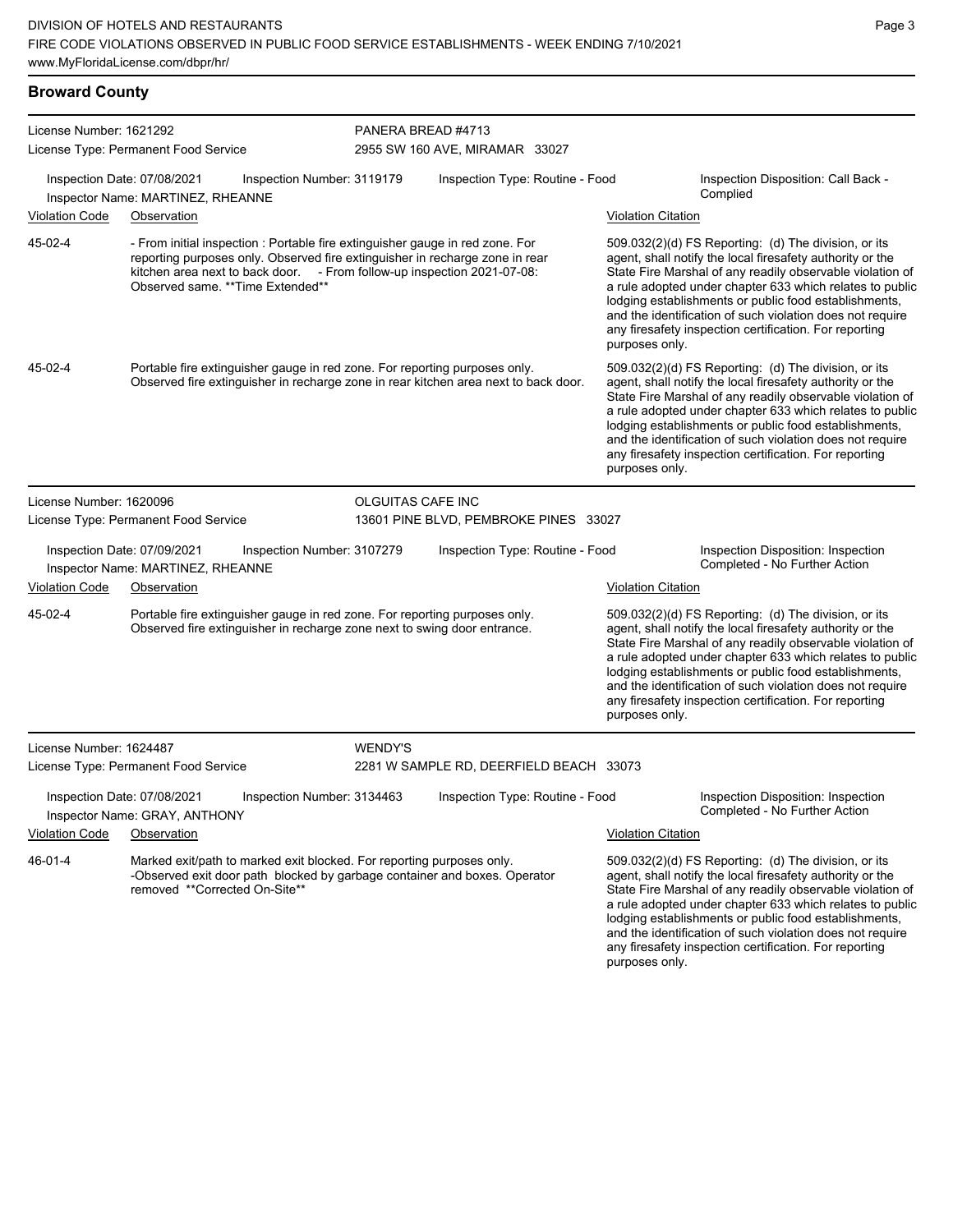# **Broward County**

| License Number: 1625211<br>License Type: Permanent Food Service |                                                                                                                                                                              |                            | TROPICAL SMOOTHIE CAFE<br>6339 NORTH ANDREWS AVE, FORT LAUDERDALE 33309 |                           |                                                                                                                                                                                                                                                                                                                                                                                                                            |  |  |
|-----------------------------------------------------------------|------------------------------------------------------------------------------------------------------------------------------------------------------------------------------|----------------------------|-------------------------------------------------------------------------|---------------------------|----------------------------------------------------------------------------------------------------------------------------------------------------------------------------------------------------------------------------------------------------------------------------------------------------------------------------------------------------------------------------------------------------------------------------|--|--|
|                                                                 | Inspection Date: 07/08/2021<br>Inspector Name: SEWELL, SANGAY                                                                                                                | Inspection Number: 3111938 | Inspection Type: Routine - Food                                         |                           | Inspection Disposition: Inspection<br>Completed - No Further Action                                                                                                                                                                                                                                                                                                                                                        |  |  |
| <b>Violation Code</b>                                           | Observation                                                                                                                                                                  |                            |                                                                         | <b>Violation Citation</b> |                                                                                                                                                                                                                                                                                                                                                                                                                            |  |  |
| 46-01-4                                                         | Marked exit/path to marked exit blocked. For reporting purposes only.                                                                                                        |                            |                                                                         |                           | 509.032(2)(d) FS Reporting: (d) The division, or its                                                                                                                                                                                                                                                                                                                                                                       |  |  |
|                                                                 | Observed exit blocked with boxes. Operator removed ** Corrected On-Site**                                                                                                    |                            |                                                                         | purposes only.            | agent, shall notify the local firesafety authority or the<br>State Fire Marshal of any readily observable violation of<br>a rule adopted under chapter 633 which relates to public<br>lodging establishments or public food establishments,<br>and the identification of such violation does not require<br>any firesafety inspection certification. For reporting                                                         |  |  |
| License Number: 1609953                                         |                                                                                                                                                                              | <b>BURGER KING 2855</b>    |                                                                         |                           |                                                                                                                                                                                                                                                                                                                                                                                                                            |  |  |
|                                                                 | License Type: Permanent Food Service                                                                                                                                         |                            | 7299 W COMMERCIAL BLVD, LAUDERHILL 33319                                |                           |                                                                                                                                                                                                                                                                                                                                                                                                                            |  |  |
|                                                                 | Inspection Date: 07/07/2021<br>Inspector Name: ROGERS, VERNEL                                                                                                                | Inspection Number: 3138382 | Inspection Type: Complaint Full                                         |                           | Inspection Disposition: Inspection<br>Completed - No Further Action                                                                                                                                                                                                                                                                                                                                                        |  |  |
| <b>Violation Code</b>                                           | Observation                                                                                                                                                                  |                            |                                                                         | <b>Violation Citation</b> |                                                                                                                                                                                                                                                                                                                                                                                                                            |  |  |
| 46-01-4                                                         | Marked exit/path to marked exit blocked. For reporting purposes only. Main<br>kitchen rear exit door- observed exit door completely blocked and covered with<br>empty boxes. |                            |                                                                         | purposes only.            | 509.032(2)(d) FS Reporting: (d) The division, or its<br>agent, shall notify the local firesafety authority or the<br>State Fire Marshal of any readily observable violation of<br>a rule adopted under chapter 633 which relates to public<br>lodging establishments or public food establishments,<br>and the identification of such violation does not require<br>any firesafety inspection certification. For reporting |  |  |
| License Number: 1621300                                         |                                                                                                                                                                              |                            | <b>COLD STONE CREAMERY</b>                                              |                           |                                                                                                                                                                                                                                                                                                                                                                                                                            |  |  |
|                                                                 | License Type: Permanent Food Service                                                                                                                                         |                            | 4535 WESTON RD, WESTON 33331                                            |                           |                                                                                                                                                                                                                                                                                                                                                                                                                            |  |  |
|                                                                 | Inspection Date: 07/06/2021<br>Inspector Name: SEWELL, SANGAY                                                                                                                | Inspection Number: 3113543 | Inspection Type: Routine - Food                                         |                           | Inspection Disposition: Inspection<br>Completed - No Further Action                                                                                                                                                                                                                                                                                                                                                        |  |  |
| <b>Violation Code</b>                                           | Observation                                                                                                                                                                  |                            |                                                                         | <b>Violation Citation</b> |                                                                                                                                                                                                                                                                                                                                                                                                                            |  |  |
| 46-01-4                                                         | Marked exit/path to marked exit blocked. For reporting purposes only.<br>Observed gray garbage bin blocking exit in front of walk in cooler. Operator was<br>told to remove. |                            |                                                                         | purposes only.            | 509.032(2)(d) FS Reporting: (d) The division, or its<br>agent, shall notify the local firesafety authority or the<br>State Fire Marshal of any readily observable violation of<br>a rule adopted under chapter 633 which relates to public<br>lodging establishments or public food establishments,<br>and the identification of such violation does not require<br>any firesafety inspection certification. For reporting |  |  |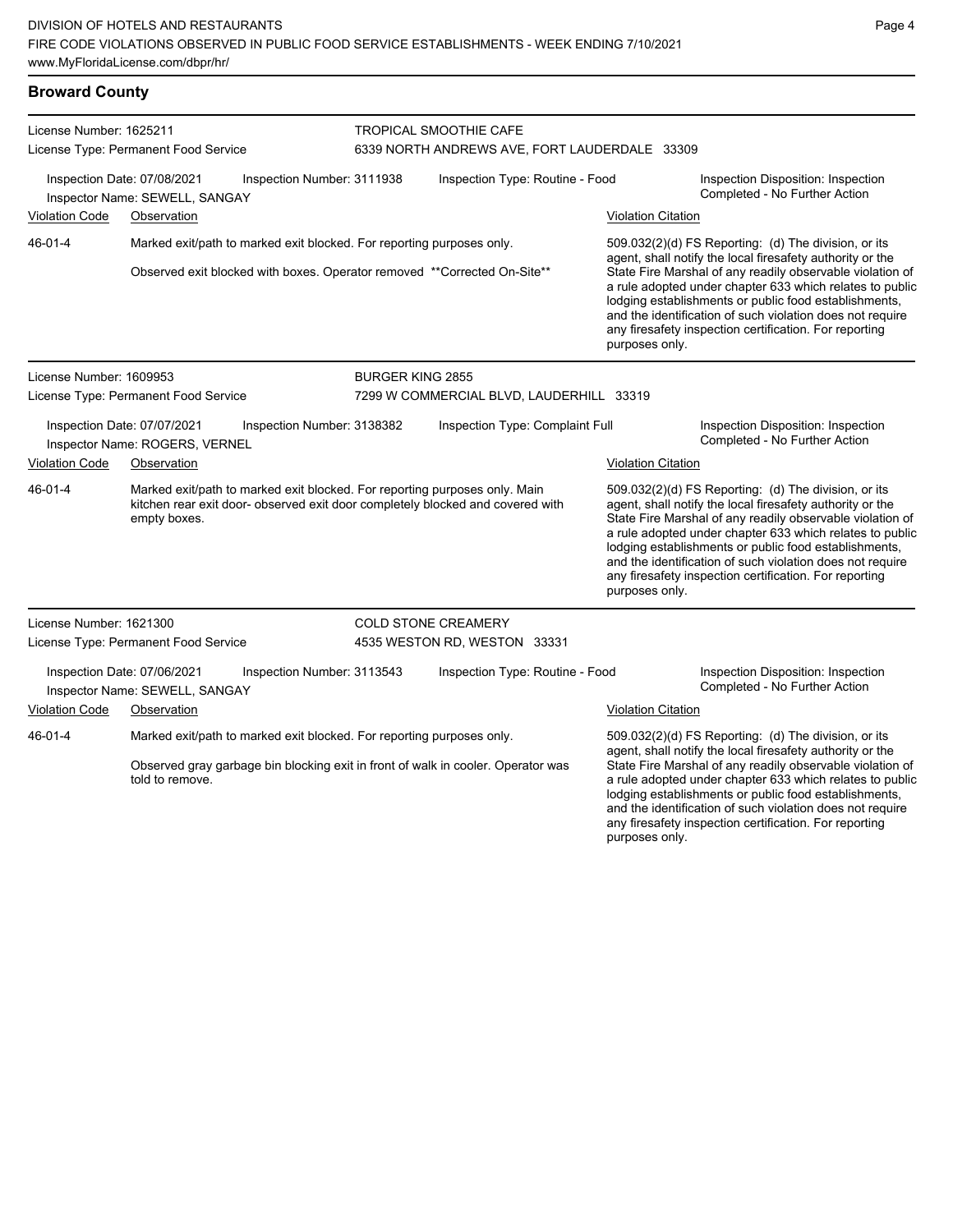| <b>Dade County</b>      |                                                                                                                                                                                                                                |                            |                                                                |                           |                                                                                                                                                                                                                                                                                                                                                                                                                            |  |  |
|-------------------------|--------------------------------------------------------------------------------------------------------------------------------------------------------------------------------------------------------------------------------|----------------------------|----------------------------------------------------------------|---------------------------|----------------------------------------------------------------------------------------------------------------------------------------------------------------------------------------------------------------------------------------------------------------------------------------------------------------------------------------------------------------------------------------------------------------------------|--|--|
| License Number: 2314876 | License Type: Permanent Food Service                                                                                                                                                                                           |                            | EL CHURRASCASO BRAZILIAN GRILL<br>3694 W 12 AVE, HIALEAH 33012 |                           |                                                                                                                                                                                                                                                                                                                                                                                                                            |  |  |
|                         | Inspection Date: 07/08/2021<br>Inspector Name: RUSSO, THOMAS                                                                                                                                                                   | Inspection Number: 3135183 | Inspection Type: Routine - Food                                |                           | Inspection Disposition: Warning<br>Issued                                                                                                                                                                                                                                                                                                                                                                                  |  |  |
| Violation Code          | Observation                                                                                                                                                                                                                    |                            |                                                                | Violation Citation        |                                                                                                                                                                                                                                                                                                                                                                                                                            |  |  |
| 45-02-4                 | Portable fire extinguisher gauge in red zone. For reporting purposes only.<br>Observed on Fire extinguisher located next to the door leading from the kitchen to<br>the dining room.                                           |                            |                                                                | purposes only.            | 509.032(2)(d) FS Reporting: (d) The division, or its<br>agent, shall notify the local firesafety authority or the<br>State Fire Marshal of any readily observable violation of<br>a rule adopted under chapter 633 which relates to public<br>lodging establishments or public food establishments,<br>and the identification of such violation does not require<br>any firesafety inspection certification. For reporting |  |  |
| License Number: 2325441 |                                                                                                                                                                                                                                | <b>MESA'S BBQ</b>          |                                                                |                           |                                                                                                                                                                                                                                                                                                                                                                                                                            |  |  |
|                         | License Type: Permanent Food Service                                                                                                                                                                                           |                            | 1125 W 29 ST, HIALEAH 33012                                    |                           |                                                                                                                                                                                                                                                                                                                                                                                                                            |  |  |
|                         | Inspection Date: 07/06/2021<br>Inspector Name: RUSSO, THOMAS                                                                                                                                                                   | Inspection Number: 3096533 | Inspection Type: Routine - Food                                |                           | Inspection Disposition: Warning<br><b>Issued</b>                                                                                                                                                                                                                                                                                                                                                                           |  |  |
| Violation Code          | Observation                                                                                                                                                                                                                    |                            |                                                                | <b>Violation Citation</b> |                                                                                                                                                                                                                                                                                                                                                                                                                            |  |  |
| 45-02-4                 | Portable fire extinguisher gauge in red zone. For reporting purposes only.<br>Observed on extinguisher located just inside the kitchen entrance from the dining<br>room area.                                                  |                            |                                                                | purposes only.            | 509.032(2)(d) FS Reporting: (d) The division, or its<br>agent, shall notify the local firesafety authority or the<br>State Fire Marshal of any readily observable violation of<br>a rule adopted under chapter 633 which relates to public<br>lodging establishments or public food establishments,<br>and the identification of such violation does not require<br>any firesafety inspection certification. For reporting |  |  |
| License Number: 2328566 |                                                                                                                                                                                                                                |                            | WENDY'S OLD FASHION HAMBURGERS                                 |                           |                                                                                                                                                                                                                                                                                                                                                                                                                            |  |  |
|                         | License Type: Permanent Food Service                                                                                                                                                                                           |                            | 1515 NW 7 ST, MIAMI 33125                                      |                           |                                                                                                                                                                                                                                                                                                                                                                                                                            |  |  |
|                         | Inspection Date: 07/08/2021<br>Inspector Name: GONZALEZ, ERIK                                                                                                                                                                  | Inspection Number: 3125508 | Inspection Type: Routine - Food                                |                           | Inspection Disposition: Inspection<br>Completed - No Further Action                                                                                                                                                                                                                                                                                                                                                        |  |  |
| <b>Violation Code</b>   | Observation                                                                                                                                                                                                                    |                            |                                                                | <b>Violation Citation</b> |                                                                                                                                                                                                                                                                                                                                                                                                                            |  |  |
| 45-02-4                 | Portable fire extinguisher gauge in red zone. For reporting purposes only.<br>Observed extinguisher in recharge zone located by first drive through window.                                                                    |                            |                                                                | purposes only.            | 509.032(2)(d) FS Reporting: (d) The division, or its<br>agent, shall notify the local firesafety authority or the<br>State Fire Marshal of any readily observable violation of<br>a rule adopted under chapter 633 which relates to public<br>lodging establishments or public food establishments,<br>and the identification of such violation does not require<br>any firesafety inspection certification. For reporting |  |  |
| License Number: 2334483 |                                                                                                                                                                                                                                | <b>NEW YORK PIZZAA</b>     |                                                                |                           |                                                                                                                                                                                                                                                                                                                                                                                                                            |  |  |
|                         | License Type: Permanent Food Service                                                                                                                                                                                           |                            | 1755 NW 7 ST, MIAMI 33125                                      |                           |                                                                                                                                                                                                                                                                                                                                                                                                                            |  |  |
|                         | Inspection Date: 07/08/2021<br>Inspector Name: GONZALEZ, ERIK                                                                                                                                                                  | Inspection Number: 3115017 | Inspection Type: Routine - Food                                |                           | Inspection Disposition: Inspection<br>Completed - No Further Action                                                                                                                                                                                                                                                                                                                                                        |  |  |
| Violation Code          | Observation                                                                                                                                                                                                                    |                            |                                                                | <b>Violation Citation</b> |                                                                                                                                                                                                                                                                                                                                                                                                                            |  |  |
| 45-04-4                 | Use of cooking equipment producing grease laden vapors/smoke with no hood<br>suppression system installed. Notified Fire AHJ. For reporting purposes only.<br>Observed stove and pizza oven on premises. ** Repeat Violation** |                            |                                                                |                           | 509.032(2)(d) FS Reporting: (d) The division, or its<br>agent, shall notify the local firesafety authority or the<br>State Fire Marshal of any readily observable violation of<br>a rule adopted under chapter 633 which relates to public                                                                                                                                                                                 |  |  |

lodging establishments or public food establishments, and the identification of such violation does not require any firesafety inspection certification. For reporting purposes only.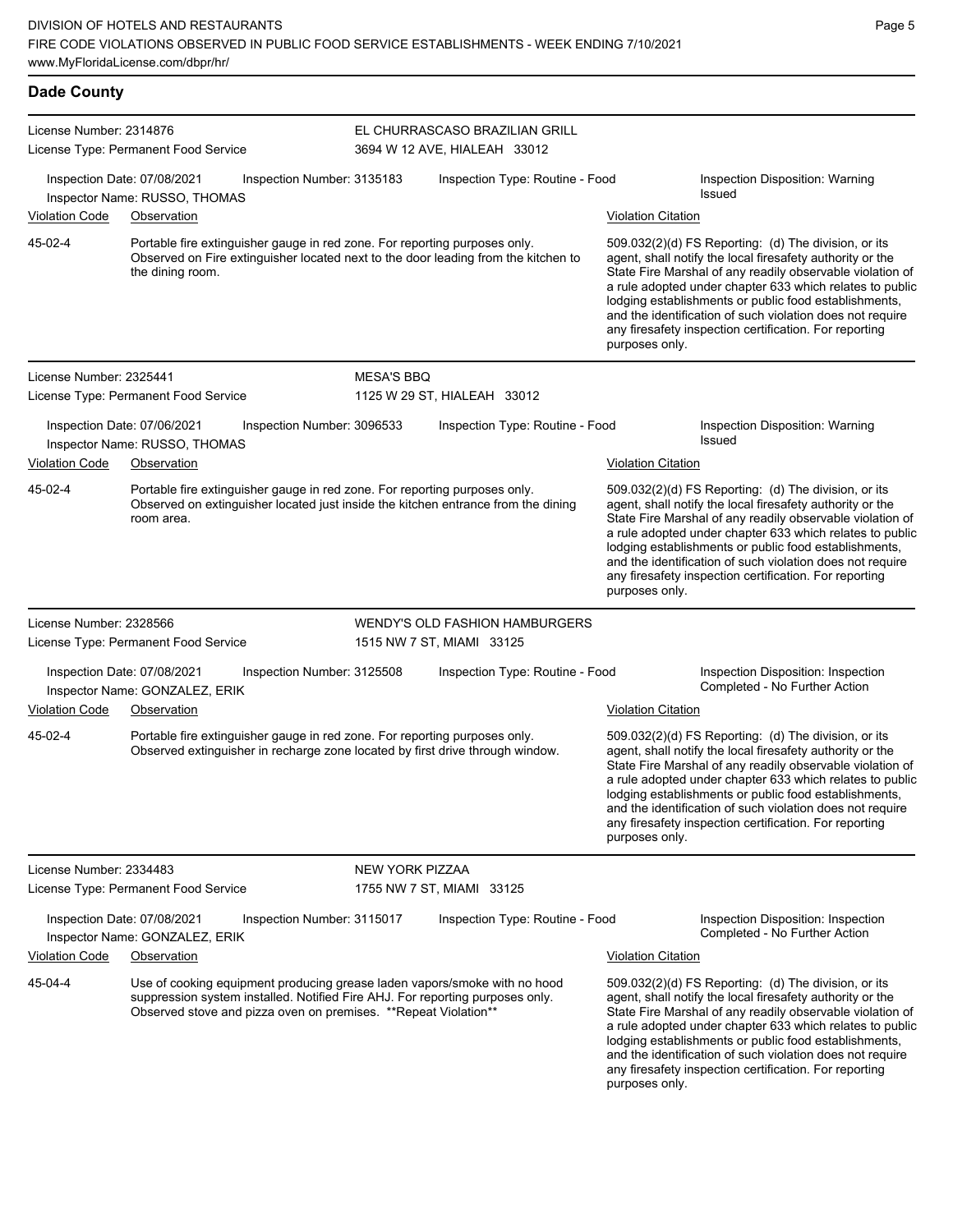| <b>Dade County</b>                   |                                                                                                                                                                                                                                                                                                                                                                                                                                                                                                                                                                                                                                                                                                                                                                                                      |                     |                                                                          |                                                                                                                                                                                                                                                                                                                                                                                                                                                                                                          |                                                                                                                                                                                                                                                                                                                                                                                                                            |
|--------------------------------------|------------------------------------------------------------------------------------------------------------------------------------------------------------------------------------------------------------------------------------------------------------------------------------------------------------------------------------------------------------------------------------------------------------------------------------------------------------------------------------------------------------------------------------------------------------------------------------------------------------------------------------------------------------------------------------------------------------------------------------------------------------------------------------------------------|---------------------|--------------------------------------------------------------------------|----------------------------------------------------------------------------------------------------------------------------------------------------------------------------------------------------------------------------------------------------------------------------------------------------------------------------------------------------------------------------------------------------------------------------------------------------------------------------------------------------------|----------------------------------------------------------------------------------------------------------------------------------------------------------------------------------------------------------------------------------------------------------------------------------------------------------------------------------------------------------------------------------------------------------------------------|
| License Number: 2332602              | License Type: Permanent Food Service                                                                                                                                                                                                                                                                                                                                                                                                                                                                                                                                                                                                                                                                                                                                                                 |                     | HILTON GARDEN INN MIAMI BRICKELL SOUTH<br>2500 BRICKELL AVE, MIAMI 33129 |                                                                                                                                                                                                                                                                                                                                                                                                                                                                                                          |                                                                                                                                                                                                                                                                                                                                                                                                                            |
|                                      | Inspection Date: 07/08/2021<br>Inspection Number: 3102135<br>Inspector Name: CABANAS, NATALIE                                                                                                                                                                                                                                                                                                                                                                                                                                                                                                                                                                                                                                                                                                        |                     | Inspection Type: Routine - Food                                          |                                                                                                                                                                                                                                                                                                                                                                                                                                                                                                          | Inspection Disposition: Inspection<br>Completed - No Further Action                                                                                                                                                                                                                                                                                                                                                        |
| <b>Violation Code</b>                | Observation                                                                                                                                                                                                                                                                                                                                                                                                                                                                                                                                                                                                                                                                                                                                                                                          |                     |                                                                          | <b>Violation Citation</b>                                                                                                                                                                                                                                                                                                                                                                                                                                                                                |                                                                                                                                                                                                                                                                                                                                                                                                                            |
| 48-01-5                              | No current insurance inspector boiler report or boiler certificate available for boiler.<br>For reporting purposes only.<br>At the time of the inspection observed one of the water heating devices with a<br>maximum holding capacity of 236 gallons an hour. No boiler certificate provided.                                                                                                                                                                                                                                                                                                                                                                                                                                                                                                       |                     |                                                                          | 61C-1.004(10) FAC Reporting: (10) Heating and<br>ventilation - The heating and ventilation system shall be<br>kept in good repair or be installed to maintain a<br>minimum of 68 degrees Fahrenheit throughout the<br>building. The insurance inspectors boiler report is<br>required annually for power boilers and high<br>pressure/high temperature boilers and biannually for low<br>pressure steam or vapor heating boilers and shall be<br>posted in the boiler room. For reporting purposes only. |                                                                                                                                                                                                                                                                                                                                                                                                                            |
| License Number: 2336085              |                                                                                                                                                                                                                                                                                                                                                                                                                                                                                                                                                                                                                                                                                                                                                                                                      |                     | CREMA GOURMET ESPRESSO BAR                                               |                                                                                                                                                                                                                                                                                                                                                                                                                                                                                                          |                                                                                                                                                                                                                                                                                                                                                                                                                            |
|                                      | License Type: Permanent Food Service                                                                                                                                                                                                                                                                                                                                                                                                                                                                                                                                                                                                                                                                                                                                                                 |                     | 1010 BRICKELL AVE CU1, MIAMI 33131                                       |                                                                                                                                                                                                                                                                                                                                                                                                                                                                                                          |                                                                                                                                                                                                                                                                                                                                                                                                                            |
|                                      | Inspection Date: 07/08/2021<br>Inspection Number: 3137249<br>Inspector Name: HENLEY, LATONYA                                                                                                                                                                                                                                                                                                                                                                                                                                                                                                                                                                                                                                                                                                         |                     | Inspection Type: Routine - Food                                          |                                                                                                                                                                                                                                                                                                                                                                                                                                                                                                          | Inspection Disposition: Call Back -<br>Complied                                                                                                                                                                                                                                                                                                                                                                            |
| <b>Violation Code</b><br>Observation |                                                                                                                                                                                                                                                                                                                                                                                                                                                                                                                                                                                                                                                                                                                                                                                                      |                     |                                                                          | <b>Violation Citation</b>                                                                                                                                                                                                                                                                                                                                                                                                                                                                                |                                                                                                                                                                                                                                                                                                                                                                                                                            |
| 45-04-4                              | - From initial inspection : Use of cooking equipment producing grease laden<br>vapors/smoke with no hood suppression system installed. Notified Fire AHJ. For<br>reporting purposes only. Observed induction cooktop at the back area with no<br>hood. Advised operator to check with the local fire department agency having<br>jurisdiction over the induction cooktops with no hood. As per operator,<br>establishment cooks eggs in the frying pans on the induction cooktops. **Repeat<br>Violation** - From follow-up inspection 2021-07-08: Advised operator to check<br>with the local fire department agency having jurisdiction over the induction<br>cooktops with no hood. As per operator, establishment cooks eggs in the frying<br>pans on the induction cooktops. ** Time Extended** |                     |                                                                          | purposes only.                                                                                                                                                                                                                                                                                                                                                                                                                                                                                           | 509.032(2)(d) FS Reporting: (d) The division, or its<br>agent, shall notify the local firesafety authority or the<br>State Fire Marshal of any readily observable violation of<br>a rule adopted under chapter 633 which relates to public<br>lodging establishments or public food establishments,<br>and the identification of such violation does not require<br>any firesafety inspection certification. For reporting |
| 45-04-4                              | Use of cooking equipment producing grease laden vapors/smoke with no hood<br>suppression system installed. Notified Fire AHJ. For reporting purposes only.<br>Observed induction cooktop at the back area with no hood. Advised operator to<br>check with the local fire department agency having jurisdiction over the induction<br>cooktops with no hood. As per operator, establishment cooks eggs in the frying<br>pans on the induction cooktops. **Repeat Violation**                                                                                                                                                                                                                                                                                                                          |                     |                                                                          | purposes only.                                                                                                                                                                                                                                                                                                                                                                                                                                                                                           | 509.032(2)(d) FS Reporting: (d) The division, or its<br>agent, shall notify the local firesafety authority or the<br>State Fire Marshal of any readily observable violation of<br>a rule adopted under chapter 633 which relates to public<br>lodging establishments or public food establishments,<br>and the identification of such violation does not require<br>any firesafety inspection certification. For reporting |
| 46-01-4                              | Marked exit/path to marked exit blocked. For reporting purposes only. Back door:<br>observed 6 bags of garbage blocking the back door.                                                                                                                                                                                                                                                                                                                                                                                                                                                                                                                                                                                                                                                               |                     |                                                                          | purposes only.                                                                                                                                                                                                                                                                                                                                                                                                                                                                                           | 509.032(2)(d) FS Reporting: (d) The division, or its<br>agent, shall notify the local firesafety authority or the<br>State Fire Marshal of any readily observable violation of<br>a rule adopted under chapter 633 which relates to public<br>lodging establishments or public food establishments,<br>and the identification of such violation does not require<br>any firesafety inspection certification. For reporting |
| License Number: 2314892              |                                                                                                                                                                                                                                                                                                                                                                                                                                                                                                                                                                                                                                                                                                                                                                                                      | RANCHITO MI PERU II |                                                                          |                                                                                                                                                                                                                                                                                                                                                                                                                                                                                                          |                                                                                                                                                                                                                                                                                                                                                                                                                            |
|                                      | License Type: Permanent Food Service                                                                                                                                                                                                                                                                                                                                                                                                                                                                                                                                                                                                                                                                                                                                                                 |                     | 2102 NW 22 CT, MIAMI 33142                                               |                                                                                                                                                                                                                                                                                                                                                                                                                                                                                                          |                                                                                                                                                                                                                                                                                                                                                                                                                            |
|                                      | Inspection Date: 07/08/2021<br>Inspection Number: 3119927<br>Inspector Name: CONCEPCION, ADRIEL                                                                                                                                                                                                                                                                                                                                                                                                                                                                                                                                                                                                                                                                                                      |                     | Inspection Type: Routine - Food                                          |                                                                                                                                                                                                                                                                                                                                                                                                                                                                                                          | Inspection Disposition: Warning<br>Issued                                                                                                                                                                                                                                                                                                                                                                                  |
| Violation Code                       | Observation                                                                                                                                                                                                                                                                                                                                                                                                                                                                                                                                                                                                                                                                                                                                                                                          |                     |                                                                          | <b>Violation Citation</b>                                                                                                                                                                                                                                                                                                                                                                                                                                                                                |                                                                                                                                                                                                                                                                                                                                                                                                                            |
| 48-04-4                              | Propane tank (larger than 2.7 lb. water capacity/1 lb. gas capacity) located inside<br>of the building. For reporting purposes only.                                                                                                                                                                                                                                                                                                                                                                                                                                                                                                                                                                                                                                                                 |                     |                                                                          |                                                                                                                                                                                                                                                                                                                                                                                                                                                                                                          | 509.032(2)(d) FS Reporting: (d) The division, or its<br>agent, shall notify the local firesafety authority or the<br>State Fire Marshal of any readily observable violation of<br>a rule adopted under chapter 633 which relates to public<br>lodging establishments or public food establishments,                                                                                                                        |

Page 6

and the identification of such violation does not require any firesafety inspection certification. For reporting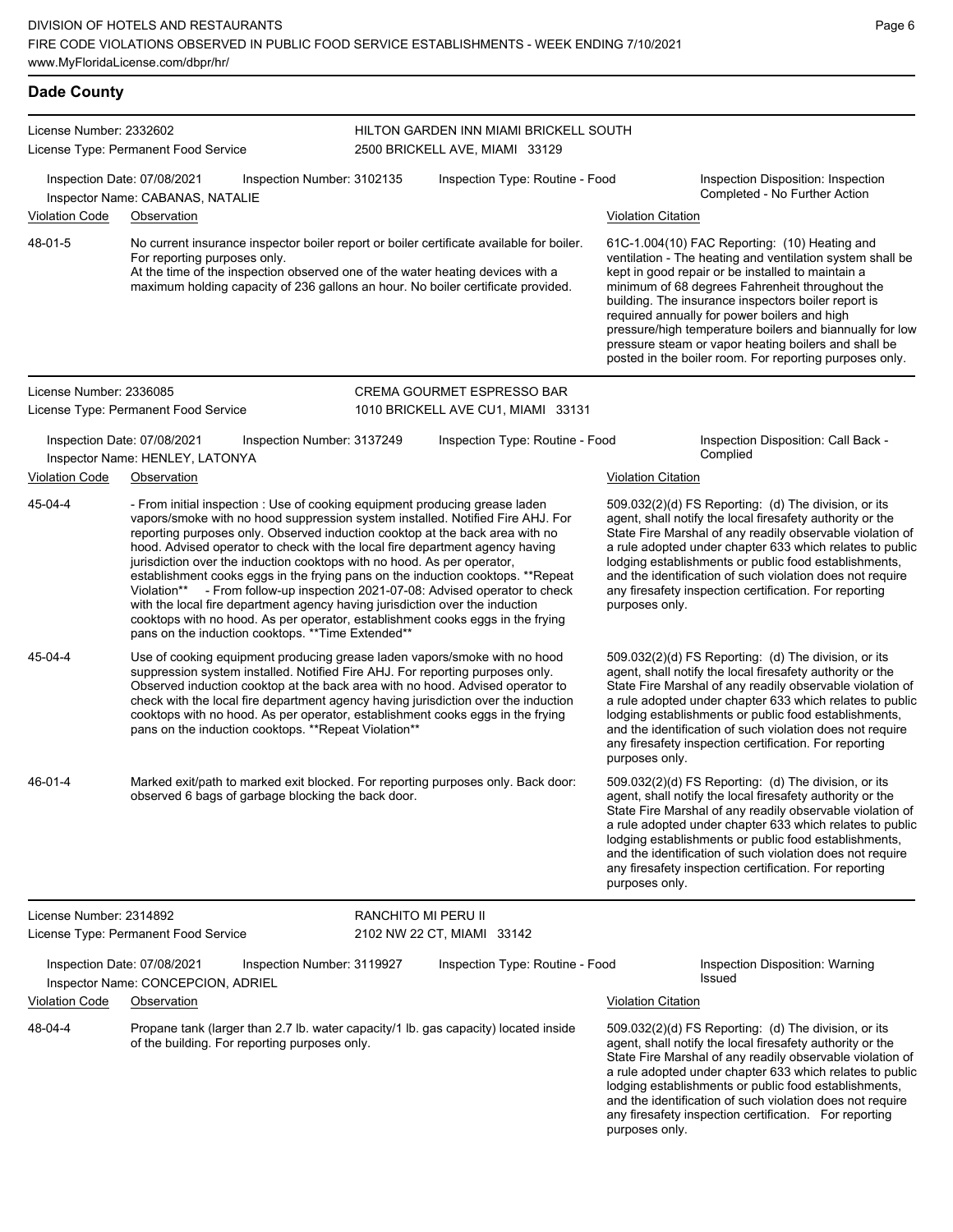# **Dade County**

| License Number: 2334572                                                                      |                                                                |                                                                                    | CARVEL STORE #2455              |                                  |  |                                                                     |                                                                                                                                                                                                                                                                                                                                                                                                                            |
|----------------------------------------------------------------------------------------------|----------------------------------------------------------------|------------------------------------------------------------------------------------|---------------------------------|----------------------------------|--|---------------------------------------------------------------------|----------------------------------------------------------------------------------------------------------------------------------------------------------------------------------------------------------------------------------------------------------------------------------------------------------------------------------------------------------------------------------------------------------------------------|
|                                                                                              | License Type: Permanent Food Service                           |                                                                                    | 14740 SW 56 STREET, MIAMI 33175 |                                  |  |                                                                     |                                                                                                                                                                                                                                                                                                                                                                                                                            |
| Inspection Number: 3120164<br>Inspection Date: 07/08/2021<br>Inspector Name: URIBE, GUISELLA |                                                                |                                                                                    | Inspection Type: Routine - Food |                                  |  | Inspection Disposition: Inspection<br>Completed - No Further Action |                                                                                                                                                                                                                                                                                                                                                                                                                            |
| <b>Violation Code</b>                                                                        | Observation                                                    |                                                                                    |                                 |                                  |  | <b>Violation Citation</b>                                           |                                                                                                                                                                                                                                                                                                                                                                                                                            |
| 45-02-4                                                                                      | only, located by exit door.<br>Priority: Reporting             | Observed: Portable fire extinguisher gauge in red zone. For reporting purposes     |                                 |                                  |  | purposes only.                                                      | 509.032(2)(d) FS Reporting: (d) The division, or its<br>agent, shall notify the local firesafety authority or the<br>State Fire Marshal of any readily observable violation of<br>a rule adopted under chapter 633 which relates to public<br>lodging establishments or public food establishments,<br>and the identification of such violation does not require<br>any firesafety inspection certification. For reporting |
| License Number: 2316547                                                                      |                                                                |                                                                                    |                                 | MCDONALD'S OF MILLER SQUARE      |  |                                                                     |                                                                                                                                                                                                                                                                                                                                                                                                                            |
|                                                                                              | License Type: Permanent Food Service                           |                                                                                    |                                 | 13702 SW 56 ST, MIAMI 33175-6020 |  |                                                                     |                                                                                                                                                                                                                                                                                                                                                                                                                            |
|                                                                                              | Inspection Date: 07/07/2021<br>Inspector Name: URIBE, GUISELLA | Inspection Number: 3104972                                                         |                                 | Inspection Type: Routine - Food  |  |                                                                     | Inspection Disposition: Inspection<br>Completed - No Further Action                                                                                                                                                                                                                                                                                                                                                        |
| <b>Violation Code</b>                                                                        | Observation                                                    |                                                                                    |                                 |                                  |  | <b>Violation Citation</b>                                           |                                                                                                                                                                                                                                                                                                                                                                                                                            |
| 45-02-4                                                                                      | door.                                                          | Portable fire extinguisher gauge in red zone. For reporting purposes only, by exit |                                 |                                  |  |                                                                     | 509.032(2)(d) FS Reporting: (d) The division, or its<br>agent, shall notify the local firesafety authority or the<br>State Fire Marshal of any readily observable violation of<br>a rule adopted under chapter 633 which relates to public<br>lodging establishments or public food establishments,<br>and the identification of such violation does not require                                                           |

any firesafety inspection certification. For reporting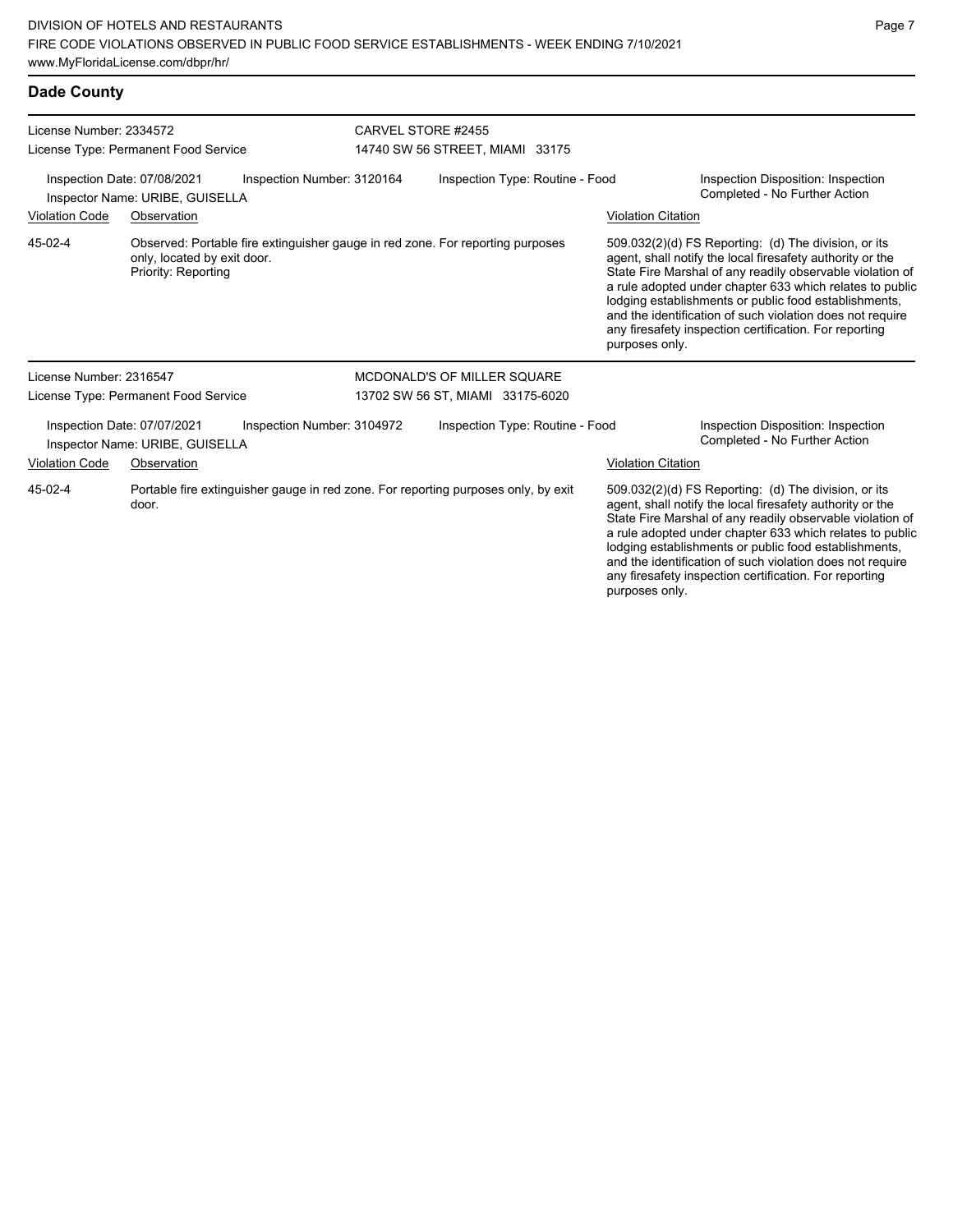| <b>Duval County</b>     |                                                                                                                                       |                            |                                                                                     |                           |                                                                                                                                                                                                                                                                                                                                                                                                                              |
|-------------------------|---------------------------------------------------------------------------------------------------------------------------------------|----------------------------|-------------------------------------------------------------------------------------|---------------------------|------------------------------------------------------------------------------------------------------------------------------------------------------------------------------------------------------------------------------------------------------------------------------------------------------------------------------------------------------------------------------------------------------------------------------|
| License Number: 2600923 | License Type: Permanent Food Service                                                                                                  |                            | 904 TACOS STREET TACOS AND CANTINA<br>1068 PARK STREET, JACKSONVILLE 32204          |                           |                                                                                                                                                                                                                                                                                                                                                                                                                              |
| Violation Code          | Inspection Date: 07/08/2021<br>Inspector Name: ESPINOSA-BECKERT, ILIANA<br>Observation                                                | Inspection Number: 3136290 | Inspection Type: Routine - Food                                                     | <b>Violation Citation</b> | Inspection Disposition: Warning<br><b>Issued</b>                                                                                                                                                                                                                                                                                                                                                                             |
| 48-04-4                 | of the building. For reporting purposes only. Bumpy tortilla grill                                                                    |                            | Propane tank (larger than 2.7 lb. water capacity/1 lb. gas capacity) located inside | purposes only.            | $509.032(2)(d)$ FS Reporting: (d) The division, or its<br>agent, shall notify the local firesafety authority or the<br>State Fire Marshal of any readily observable violation of<br>a rule adopted under chapter 633 which relates to public<br>lodging establishments or public food establishments,<br>and the identification of such violation does not require<br>any firesafety inspection certification. For reporting |
| License Number: 2614770 |                                                                                                                                       | <b>JERSEY MIKE'S SUBS</b>  |                                                                                     |                           |                                                                                                                                                                                                                                                                                                                                                                                                                              |
|                         | License Type: Permanent Food Service                                                                                                  |                            | 4261-3 ROOSEVELT BLVD, JACKSONVILLE 32210                                           |                           |                                                                                                                                                                                                                                                                                                                                                                                                                              |
|                         | Inspection Date: 07/07/2021<br>Inspector Name: MERCER, THOMAS                                                                         | Inspection Number: 3095732 | Inspection Type: Routine - Food                                                     |                           | Inspection Disposition: Inspection<br>Completed - No Further Action                                                                                                                                                                                                                                                                                                                                                          |
| <b>Violation Code</b>   | Observation                                                                                                                           |                            |                                                                                     | <b>Violation Citation</b> |                                                                                                                                                                                                                                                                                                                                                                                                                              |
| 45-02-4                 | Portable fire extinguisher gauge in red zone. For reporting purposes only.<br>recently for fire at dumpster area.                     |                            | Fire extinguisher needle in recharge area. Manager stated extinguisher was used     | purposes only.            | 509.032(2)(d) FS Reporting: (d) The division, or its<br>agent, shall notify the local firesafety authority or the<br>State Fire Marshal of any readily observable violation of<br>a rule adopted under chapter 633 which relates to public<br>lodging establishments or public food establishments,<br>and the identification of such violation does not require<br>any firesafety inspection certification. For reporting   |
| License Number: 2609756 |                                                                                                                                       |                            | SUBWAY SANDWICHES & SALADS IV                                                       |                           |                                                                                                                                                                                                                                                                                                                                                                                                                              |
|                         | License Type: Permanent Food Service                                                                                                  |                            | 11565 N MAIN ST #0206, JACKSONVILLE 322184088                                       |                           |                                                                                                                                                                                                                                                                                                                                                                                                                              |
|                         | Inspection Date: 07/07/2021<br>Inspector Name: PERRY, DENNIS                                                                          | Inspection Number: 3131073 | Inspection Type: Routine - Food                                                     |                           | Inspection Disposition: Warning<br><b>Issued</b>                                                                                                                                                                                                                                                                                                                                                                             |
| <b>Violation Code</b>   | Observation                                                                                                                           |                            |                                                                                     | <b>Violation Citation</b> |                                                                                                                                                                                                                                                                                                                                                                                                                              |
| 46-04-4                 | Exit door locked. For reporting purposes only.<br>Rear exit door locked and blocked by wooden bar. ** Repeat Violation**              |                            |                                                                                     | purposes only.            | 509.032(2)(d) FS Reporting: (d) The division, or its<br>agent, shall notify the local firesafety authority or the<br>State Fire Marshal of any readily observable violation of<br>a rule adopted under chapter 633 which relates to public<br>lodging establishments or public food establishments,<br>and the identification of such violation does not require<br>any firesafety inspection certification. For reporting   |
| License Number: 2608869 |                                                                                                                                       | <b>TACO BELL #23755</b>    |                                                                                     |                           |                                                                                                                                                                                                                                                                                                                                                                                                                              |
|                         | License Type: Permanent Food Service                                                                                                  |                            | 9341 ATLANTIC BLVD, JACKSONVILLE 32225                                              |                           |                                                                                                                                                                                                                                                                                                                                                                                                                              |
|                         | Inspection Date: 07/06/2021<br>Inspector Name: THOMAS, PHILIP                                                                         | Inspection Number: 3119040 | Inspection Type: Routine - Food                                                     |                           | Inspection Disposition: Inspection<br>Completed - No Further Action                                                                                                                                                                                                                                                                                                                                                          |
| Violation Code          | Observation                                                                                                                           |                            |                                                                                     | <b>Violation Citation</b> |                                                                                                                                                                                                                                                                                                                                                                                                                              |
| 46-01-4                 | Marked exit/path to marked exit blocked. For reporting purposes only.<br>Rear exit door blocked with trash containers and empty boxes |                            |                                                                                     |                           | 509.032(2)(d) FS Reporting: (d) The division, or its<br>agent, shall notify the local firesafety authority or the<br>State Fire Marshal of any readily observable violation of<br>a rule adopted under chapter 633 which relates to public<br>lodging establishments or public food establishments,<br>and the identification of such violation does not require                                                             |

any firesafety inspection certification. For reporting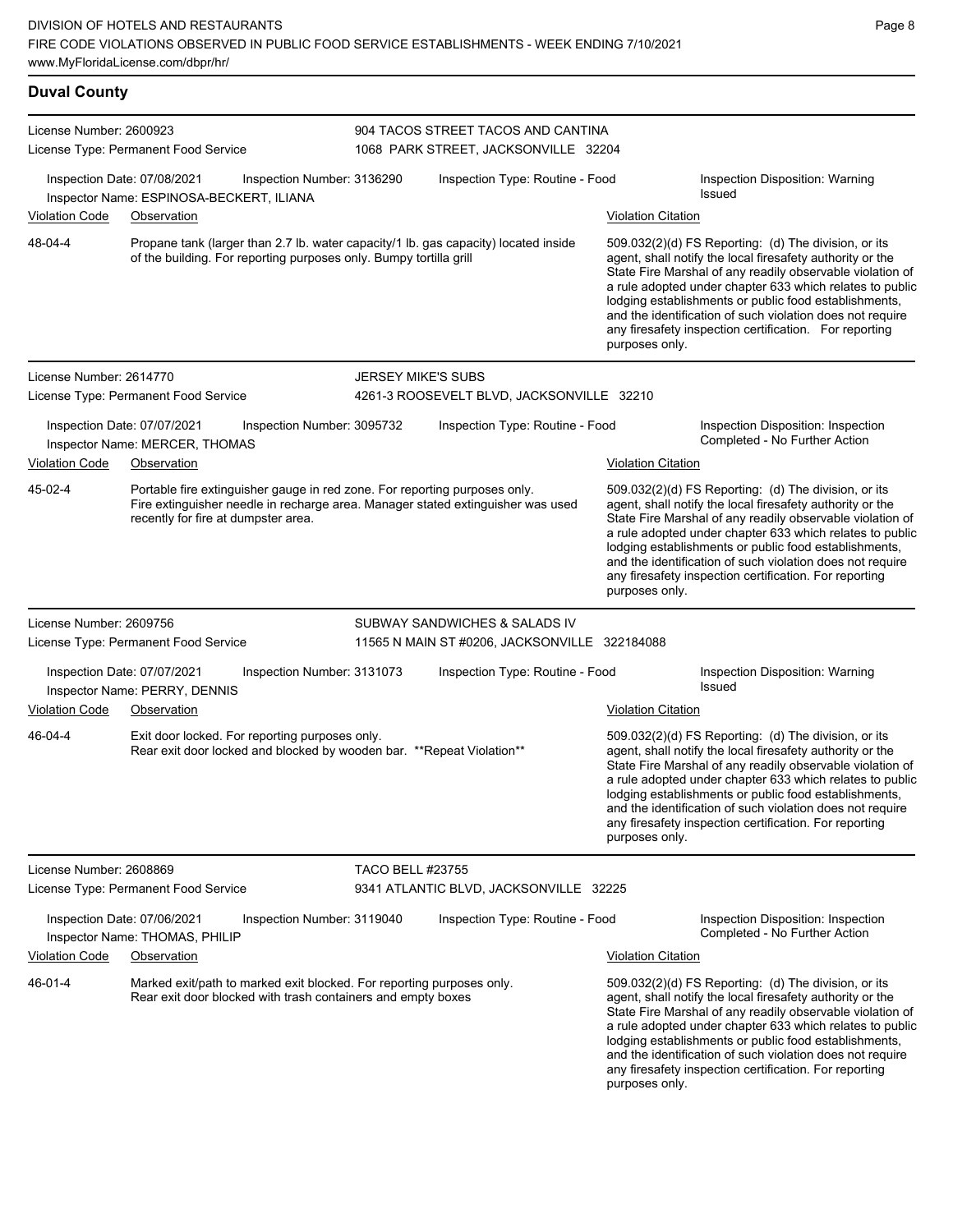| <b>Duval County</b>     |                                                                                                                                                                                  |                |                                                                            |                           |                                                                                                                                                                                                                                                                                                                                                                                                                              |
|-------------------------|----------------------------------------------------------------------------------------------------------------------------------------------------------------------------------|----------------|----------------------------------------------------------------------------|---------------------------|------------------------------------------------------------------------------------------------------------------------------------------------------------------------------------------------------------------------------------------------------------------------------------------------------------------------------------------------------------------------------------------------------------------------------|
| License Number: 2615419 | License Type: Permanent Food Service                                                                                                                                             |                | TAZIKIS MEDITERRANEAN CAFE<br>14035 BEACH BLVD SUITE 8, JACKSONVILLE 32250 |                           |                                                                                                                                                                                                                                                                                                                                                                                                                              |
|                         | Inspection Date: 07/08/2021<br>Inspection Number: 3096273<br>Inspector Name: GONZALEZ, MAYRA                                                                                     |                | Inspection Type: Routine - Food                                            |                           | Inspection Disposition: Administrative<br>complaint recommended                                                                                                                                                                                                                                                                                                                                                              |
| Violation Code          | Observation                                                                                                                                                                      |                |                                                                            | <b>Violation Citation</b> |                                                                                                                                                                                                                                                                                                                                                                                                                              |
| 46-01-4                 | Marked exit/path to marked exit blocked. For reporting purposes only.<br>Kitchens exit path blocked with trash and trash cans. Manager cleared pathway.<br>**Corrected On-Site** |                |                                                                            | purposes only.            | $509.032(2)(d)$ FS Reporting: (d) The division, or its<br>agent, shall notify the local firesafety authority or the<br>State Fire Marshal of any readily observable violation of<br>a rule adopted under chapter 633 which relates to public<br>lodging establishments or public food establishments,<br>and the identification of such violation does not require<br>any firesafety inspection certification. For reporting |
| License Number: 2612521 |                                                                                                                                                                                  |                | NINI'S PIZZA AND RESTAURANT                                                |                           |                                                                                                                                                                                                                                                                                                                                                                                                                              |
|                         | License Type: Permanent Food Service                                                                                                                                             |                | 1269 PENMAN RD, JACKSONVILLE BEACH 32250                                   |                           |                                                                                                                                                                                                                                                                                                                                                                                                                              |
|                         | Inspection Date: 07/09/2021<br>Inspection Number: 3087437<br>Inspector Name: VILBRUN, JOSUE                                                                                      |                | Inspection Type: Complaint Full                                            |                           | Inspection Disposition: Administrative<br>complaint recommended                                                                                                                                                                                                                                                                                                                                                              |
| <b>Violation Code</b>   | Observation                                                                                                                                                                      |                |                                                                            | <b>Violation Citation</b> |                                                                                                                                                                                                                                                                                                                                                                                                                              |
| 46-01-4                 | Marked exit/path to marked exit blocked. For reporting purposes only.<br>Back door block with mop bucket and box. Moved by manager. **Corrected<br>On-Site**                     |                |                                                                            | purposes only.            | 509.032(2)(d) FS Reporting: (d) The division, or its<br>agent, shall notify the local firesafety authority or the<br>State Fire Marshal of any readily observable violation of<br>a rule adopted under chapter 633 which relates to public<br>lodging establishments or public food establishments,<br>and the identification of such violation does not require<br>any firesafety inspection certification. For reporting   |
| License Number: 2610319 |                                                                                                                                                                                  | PIZZA HUT 4261 |                                                                            |                           |                                                                                                                                                                                                                                                                                                                                                                                                                              |
|                         | License Type: Permanent Food Service                                                                                                                                             |                | 8221 SOUTHSIDE BLVD STE 8, JACKSONVILLE 32256                              |                           |                                                                                                                                                                                                                                                                                                                                                                                                                              |
|                         | Inspection Date: 07/07/2021<br>Inspection Number: 3099474<br>Inspector Name: VILBRUN, JOSUE                                                                                      |                | Inspection Type: Routine - Food                                            |                           | Inspection Disposition: Administrative<br>complaint recommended                                                                                                                                                                                                                                                                                                                                                              |
| <b>Violation Code</b>   | Observation                                                                                                                                                                      |                |                                                                            | <b>Violation Citation</b> |                                                                                                                                                                                                                                                                                                                                                                                                                              |
| 46-01-4                 | Marked exit/path to marked exit blocked. For reporting purposes only.<br>Back exit door blocked with trash can and boxes                                                         |                |                                                                            | purposes only.            | 509.032(2)(d) FS Reporting: (d) The division, or its<br>agent, shall notify the local firesafety authority or the<br>State Fire Marshal of any readily observable violation of<br>a rule adopted under chapter 633 which relates to public<br>lodging establishments or public food establishments,<br>and the identification of such violation does not require<br>any firesafety inspection certification. For reporting   |
| License Number: 2614141 |                                                                                                                                                                                  | SUSHI-X        |                                                                            |                           |                                                                                                                                                                                                                                                                                                                                                                                                                              |
|                         | License Type: Permanent Food Service                                                                                                                                             |                | 8221-16 SOUTHSIDE BLVD, JACKSONVILLE 32256                                 |                           |                                                                                                                                                                                                                                                                                                                                                                                                                              |
|                         | Inspection Date: 07/06/2021<br>Inspection Number: 3087493<br>Inspector Name: VILBRUN, JOSUE                                                                                      |                | Inspection Type: Complaint Full                                            |                           | Inspection Disposition: Administrative<br>complaint recommended                                                                                                                                                                                                                                                                                                                                                              |
| Violation Code          | Observation                                                                                                                                                                      |                |                                                                            | <b>Violation Citation</b> |                                                                                                                                                                                                                                                                                                                                                                                                                              |
| 45-02-4                 | Portable fire extinguisher gauge in red zone. For reporting purposes only.<br>Fire extinguisher at front hostess area in red                                                     |                |                                                                            |                           | 509.032(2)(d) FS Reporting: (d) The division, or its<br>agent, shall notify the local firesafety authority or the<br>State Fire Marshal of any readily observable violation of                                                                                                                                                                                                                                               |

State Fire Marshal of any readily observable violation of a rule adopted under chapter 633 which relates to public lodging establishments or public food establishments, and the identification of such violation does not require any firesafety inspection certification. For reporting purposes only.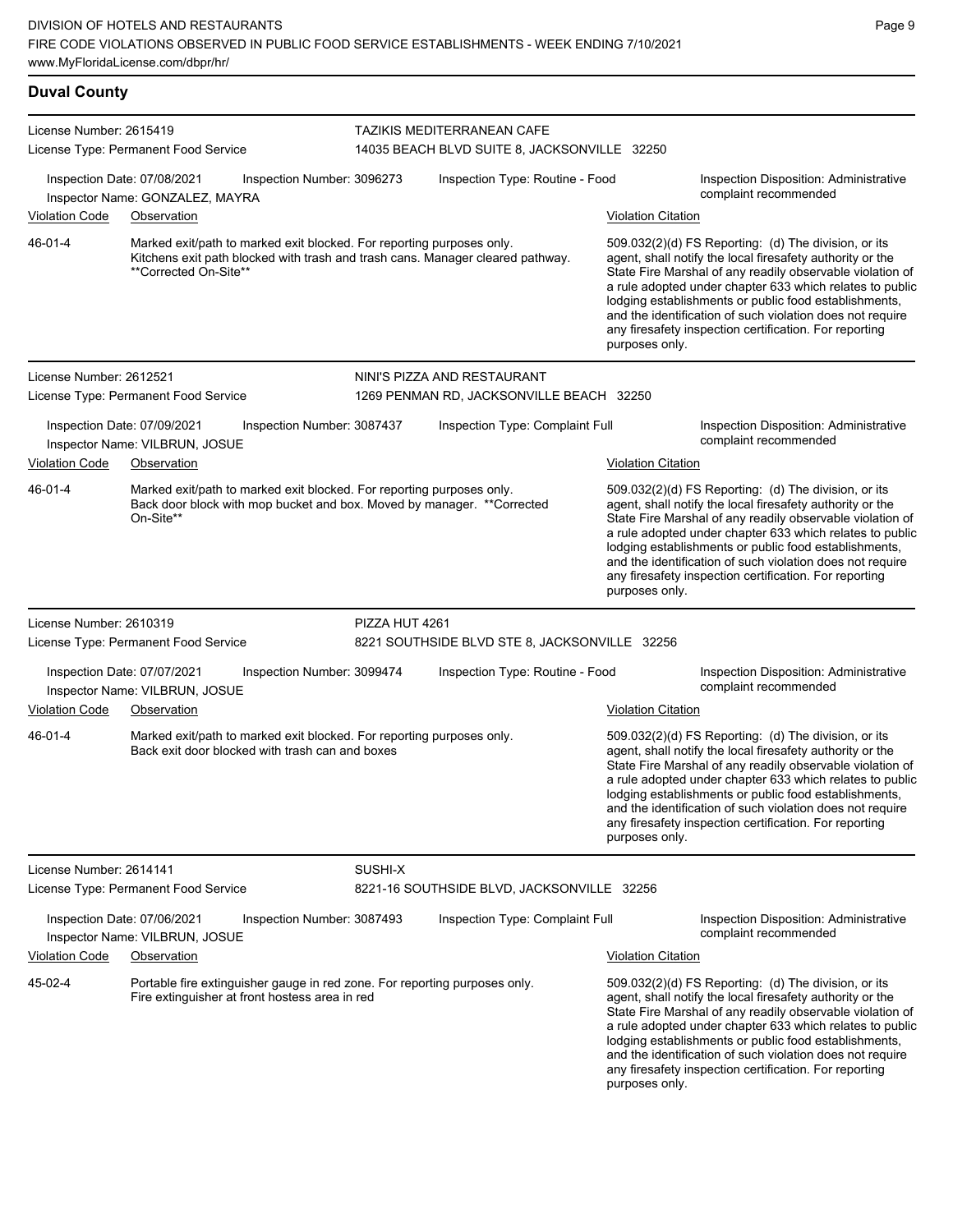# **Flagler County**

| License Number: 2800562              |                                                                 |                                                                                                                                                                                                       | <b>GIOVANNI'S PIZZA</b>             |                                 |                           |                                                                                                                                                                                                                                                                                                                                                                                                                            |  |
|--------------------------------------|-----------------------------------------------------------------|-------------------------------------------------------------------------------------------------------------------------------------------------------------------------------------------------------|-------------------------------------|---------------------------------|---------------------------|----------------------------------------------------------------------------------------------------------------------------------------------------------------------------------------------------------------------------------------------------------------------------------------------------------------------------------------------------------------------------------------------------------------------------|--|
| License Type: Permanent Food Service |                                                                 |                                                                                                                                                                                                       | 218 MOODY BLVD, FLAGLER BEACH 32136 |                                 |                           |                                                                                                                                                                                                                                                                                                                                                                                                                            |  |
|                                      | Inspection Date: 07/08/2021<br>Inspector Name: BADDING, MELANIE | Inspection Number: 3137289                                                                                                                                                                            |                                     | Inspection Type: Complaint Full |                           | Inspection Disposition: Warning<br>Issued                                                                                                                                                                                                                                                                                                                                                                                  |  |
| <b>Violation Code</b>                | Observation                                                     |                                                                                                                                                                                                       |                                     |                                 | <b>Violation Citation</b> |                                                                                                                                                                                                                                                                                                                                                                                                                            |  |
| 46-01-4                              |                                                                 | Marked exit/path to marked exit blocked. For reporting purposes only.<br>Door in the kitchen by the fry station boarded up, blocked by shelving.<br>Door in dining room blocked by dining room table. |                                     |                                 |                           | 509.032(2)(d) FS Reporting: (d) The division, or its<br>agent, shall notify the local firesafety authority or the<br>State Fire Marshal of any readily observable violation of<br>a rule adopted under chapter 633 which relates to public<br>lodging establishments or public food establishments,<br>and the identification of such violation does not require<br>any firesafety inspection certification. For reporting |  |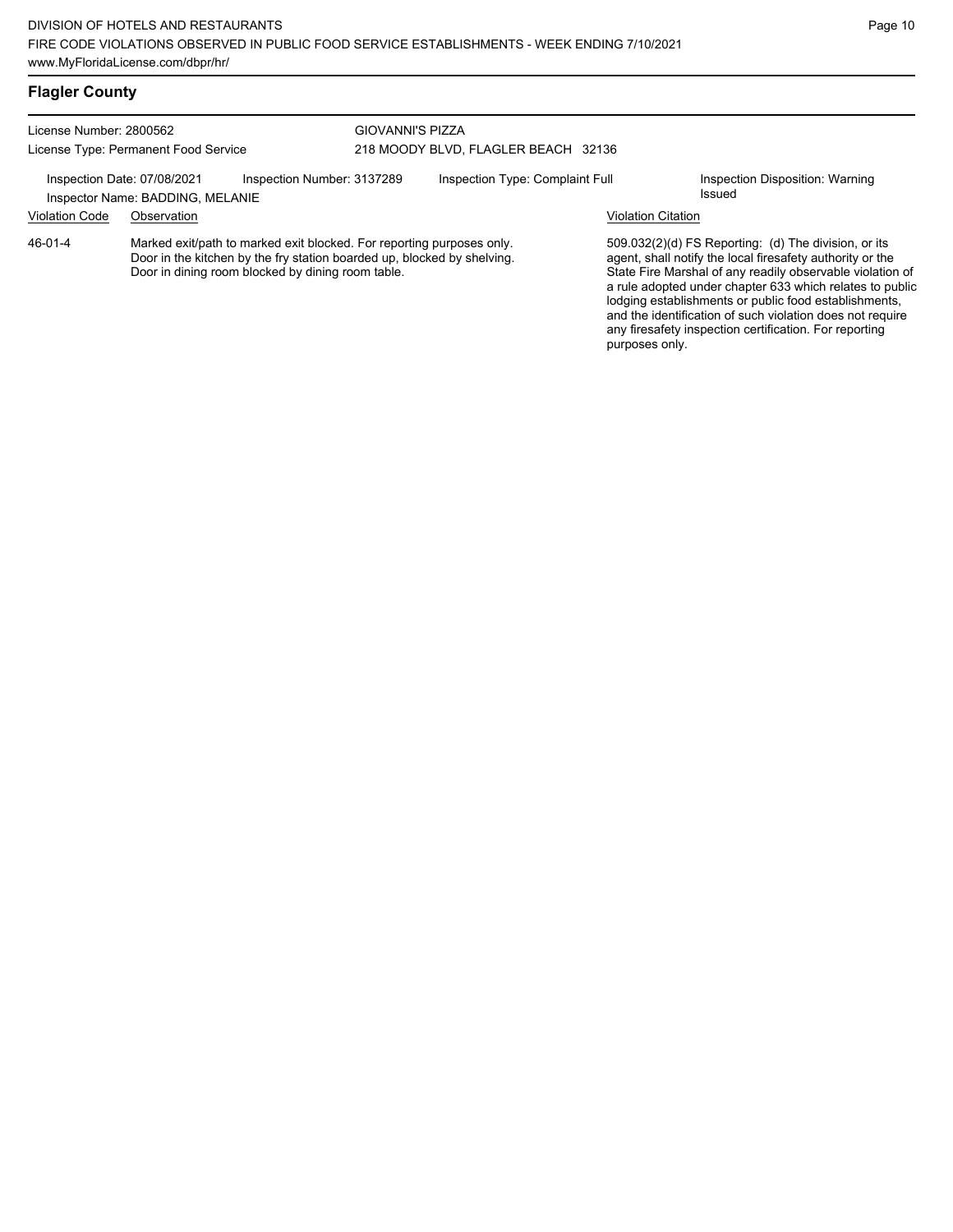### **Hillsborough County**

| License Number: 3918477<br>License Type: Permanent Food Service                                |                                                            |                                                                                                                                                                                                                                                                                                                          | <b>FRESH DUHLICIOUS</b><br>226 OAKFIELD DR, BRANDON 33511 |                                            |                                                                 |                           |                                                                                                                                                                                                                                                                                                                                                                                                                            |
|------------------------------------------------------------------------------------------------|------------------------------------------------------------|--------------------------------------------------------------------------------------------------------------------------------------------------------------------------------------------------------------------------------------------------------------------------------------------------------------------------|-----------------------------------------------------------|--------------------------------------------|-----------------------------------------------------------------|---------------------------|----------------------------------------------------------------------------------------------------------------------------------------------------------------------------------------------------------------------------------------------------------------------------------------------------------------------------------------------------------------------------------------------------------------------------|
| Inspection Date: 07/07/2021<br>Inspection Number: 3111316<br>Inspector Name: MOULDER, BRITTANY |                                                            |                                                                                                                                                                                                                                                                                                                          | Inspection Type: Routine - Food                           |                                            | Inspection Disposition: Administrative<br>complaint recommended |                           |                                                                                                                                                                                                                                                                                                                                                                                                                            |
| Violation Code                                                                                 | Observation                                                |                                                                                                                                                                                                                                                                                                                          |                                                           |                                            |                                                                 | <b>Violation Citation</b> |                                                                                                                                                                                                                                                                                                                                                                                                                            |
| 45-04-4                                                                                        |                                                            | Use of cooking equipment producing grease laden vapors/smoke with no hood<br>suppression system installed. Notified Fire AHJ. For reporting purposes only.<br>Observed small ProFry cooking equipment used for frying food items with no hood<br>suppression system located on prep table across from 3-compartment sink |                                                           |                                            |                                                                 | purposes only.            | 509.032(2)(d) FS Reporting: (d) The division, or its<br>agent, shall notify the local firesafety authority or the<br>State Fire Marshal of any readily observable violation of<br>a rule adopted under chapter 633 which relates to public<br>lodging establishments or public food establishments,<br>and the identification of such violation does not require<br>any firesafety inspection certification. For reporting |
| License Number: 3918792                                                                        |                                                            |                                                                                                                                                                                                                                                                                                                          | <b>TITO'S LATIN KITCHEN</b>                               |                                            |                                                                 |                           |                                                                                                                                                                                                                                                                                                                                                                                                                            |
|                                                                                                | License Type: Permanent Food Service                       |                                                                                                                                                                                                                                                                                                                          | 1809 W WATERS AVE, TAMPA 33604                            |                                            |                                                                 |                           |                                                                                                                                                                                                                                                                                                                                                                                                                            |
|                                                                                                | Inspection Date: 07/06/2021<br>Inspector Name: KOWAL, KYLE | Inspection Number: 3087477                                                                                                                                                                                                                                                                                               |                                                           | Inspection Type: Food-Licensing Inspection |                                                                 |                           | Inspection Disposition: Inspection<br>Completed - No Further Action                                                                                                                                                                                                                                                                                                                                                        |
| Violation Code                                                                                 | Observation                                                |                                                                                                                                                                                                                                                                                                                          |                                                           |                                            |                                                                 | <b>Violation Citation</b> |                                                                                                                                                                                                                                                                                                                                                                                                                            |
| 45-02-4                                                                                        | extinguisher in kitchen.                                   | Portable fire extinguisher gauge in red zone. For reporting purposes only. K gauge                                                                                                                                                                                                                                       |                                                           |                                            |                                                                 |                           | 509.032(2)(d) FS Reporting: (d) The division, or its<br>agent, shall notify the local firesafety authority or the<br>State Fire Marshal of any readily observable violation of<br>a rule adopted under chapter 633 which relates to public<br>lodging establishments or public food establishments,<br>and the identification of such violation does not require                                                           |

any firesafety inspection certification. For reporting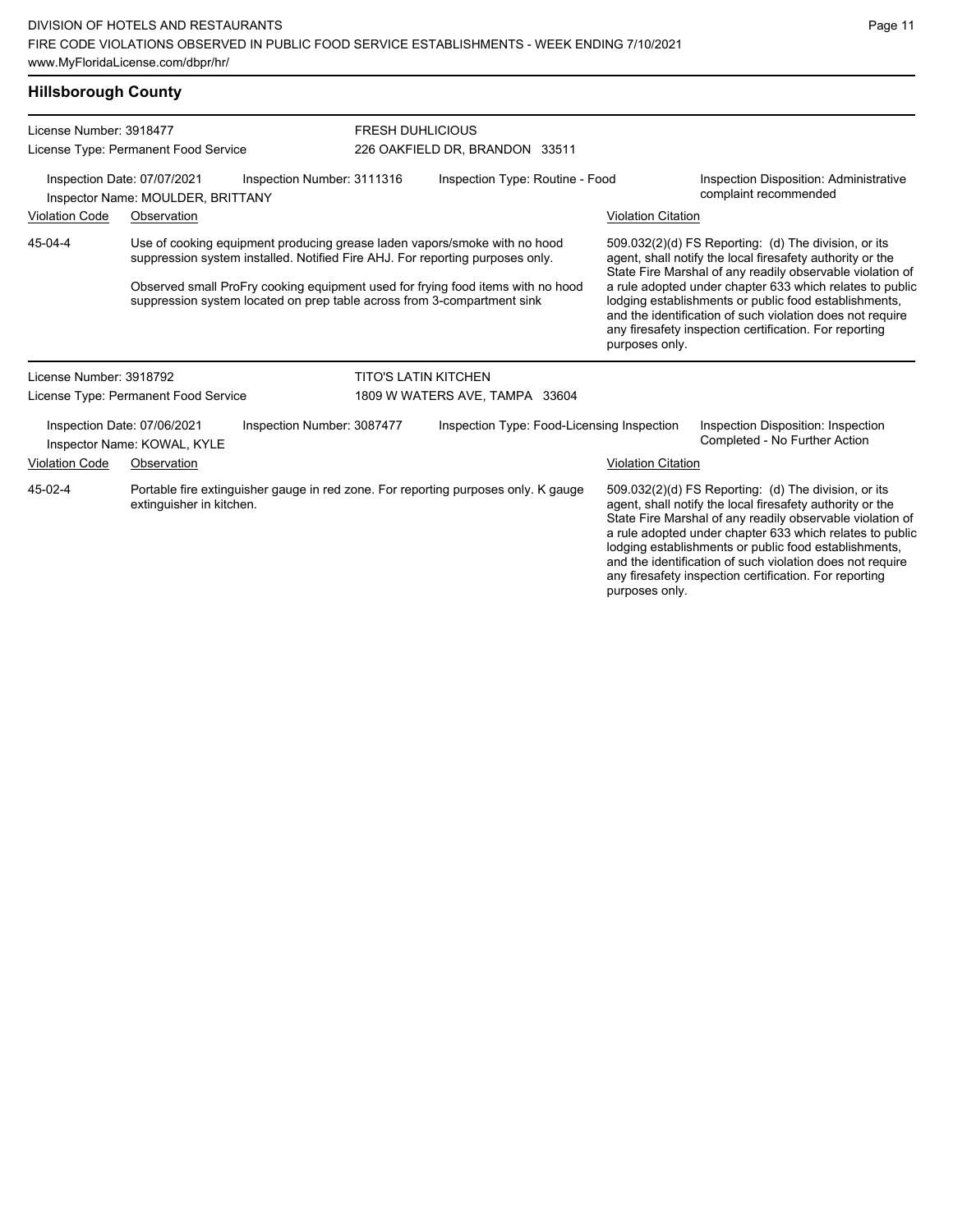| License Number: 4105323<br>License Type: Permanent Food Service |                                                              | STATION 49 PREP ROOM                                                 |  |                                                                                     |                           |                                                                                                                                                                                                                                                                                                                                                                    |
|-----------------------------------------------------------------|--------------------------------------------------------------|----------------------------------------------------------------------|--|-------------------------------------------------------------------------------------|---------------------------|--------------------------------------------------------------------------------------------------------------------------------------------------------------------------------------------------------------------------------------------------------------------------------------------------------------------------------------------------------------------|
|                                                                 |                                                              | 1185 18TH PLACE, VERO BEACH 32960-3661                               |  |                                                                                     |                           |                                                                                                                                                                                                                                                                                                                                                                    |
|                                                                 | Inspection Date: 07/06/2021<br>Inspector Name: DAVIS, DIANNA | Inspection Number: 3105213                                           |  | Inspection Type: Routine - Food                                                     |                           | Inspection Disposition: Inspection<br>Completed - No Further Action                                                                                                                                                                                                                                                                                                |
| <b>Violation Code</b>                                           | Observation                                                  |                                                                      |  |                                                                                     | <b>Violation Citation</b> |                                                                                                                                                                                                                                                                                                                                                                    |
| 48-04-4                                                         |                                                              | of the building. For reporting purposes only. ** Corrected On-Site** |  | Propane tank (larger than 2.7 lb. water capacity/1 lb. gas capacity) located inside |                           | $509.032(2)(d)$ FS Reporting: (d) The division, or its<br>agent, shall notify the local firesafety authority or the<br>State Fire Marshal of any readily observable violation of<br>a rule adopted under chapter 633 which relates to public<br>lodging establishments or public food establishments,<br>and the identification of such violation does not require |

any firesafety inspection certification. For reporting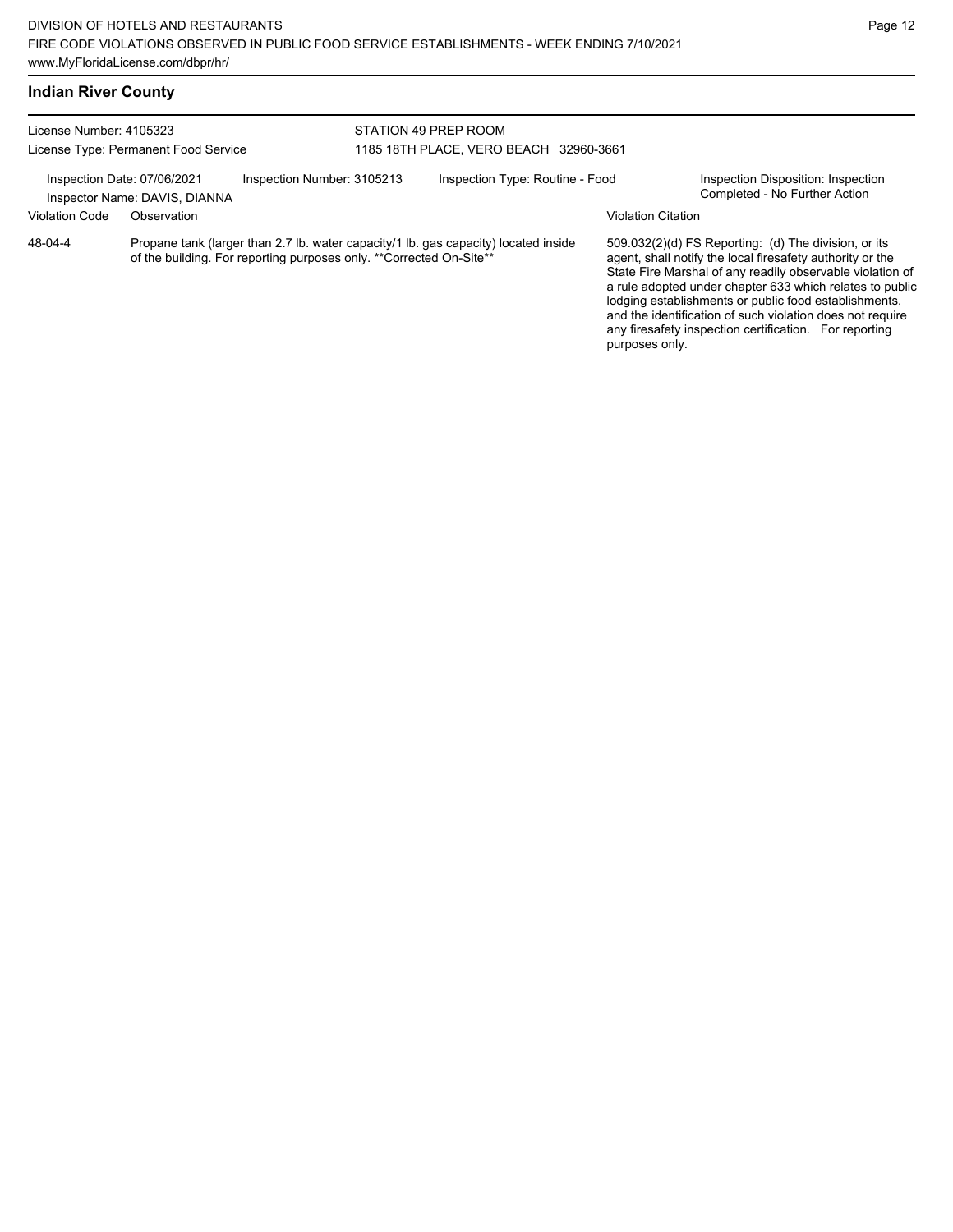| <b>Lake County</b>                                                                                                  |                                                                 |                                                                          |                                 |                                                                                  |                                                                                                                                                                                |                                                                                                                                                                                                                                                                                                                                                                                                                            |
|---------------------------------------------------------------------------------------------------------------------|-----------------------------------------------------------------|--------------------------------------------------------------------------|---------------------------------|----------------------------------------------------------------------------------|--------------------------------------------------------------------------------------------------------------------------------------------------------------------------------|----------------------------------------------------------------------------------------------------------------------------------------------------------------------------------------------------------------------------------------------------------------------------------------------------------------------------------------------------------------------------------------------------------------------------|
| License Number: 4502401<br>License Type: Permanent Food Service                                                     |                                                                 |                                                                          | <b>CHINA KING</b>               | 2870 DAVID WALKER DR, EUSTIS 32726                                               |                                                                                                                                                                                |                                                                                                                                                                                                                                                                                                                                                                                                                            |
| Inspection Number: 3099389<br>Inspection Date: 07/08/2021<br>Inspector Name: WHIPPER, DENIKA                        |                                                                 |                                                                          | Inspection Type: Routine - Food |                                                                                  |                                                                                                                                                                                | Inspection Disposition: Inspection<br>Completed - No Further Action                                                                                                                                                                                                                                                                                                                                                        |
| <b>Violation Code</b><br>Observation                                                                                |                                                                 |                                                                          |                                 |                                                                                  | <b>Violation Citation</b>                                                                                                                                                      |                                                                                                                                                                                                                                                                                                                                                                                                                            |
| 45-06-4                                                                                                             | **Corrected On-Site**                                           | Portable fire extinguisher is inaccessible. For reporting purposes only. |                                 | The boxes of menu are blocking the fire extinguishers next to the front counter. | purposes only.                                                                                                                                                                 | 509.032(2)(d) FS Reporting: (d) The division, or its<br>agent, shall notify the local firesafety authority or the<br>State Fire Marshal of any readily observable violation of<br>a rule adopted under chapter 633 which relates to public<br>lodging establishments or public food establishments,<br>and the identification of such violation does not require<br>any firesafety inspection certification. For reporting |
| License Number: 4501628                                                                                             |                                                                 |                                                                          |                                 | PERKINS RESTAURANT & BAKERY                                                      |                                                                                                                                                                                |                                                                                                                                                                                                                                                                                                                                                                                                                            |
|                                                                                                                     | License Type: Permanent Food Service                            |                                                                          |                                 | 17080 HWY 441, MOUNT DORA 32757                                                  |                                                                                                                                                                                |                                                                                                                                                                                                                                                                                                                                                                                                                            |
|                                                                                                                     | Inspection Date: 07/09/2021<br>Inspector Name: SULLIVAN, SENJUN | Inspection Number: 3116049                                               |                                 | Inspection Type: Routine - Food                                                  |                                                                                                                                                                                | Inspection Disposition: Warning<br>Issued                                                                                                                                                                                                                                                                                                                                                                                  |
| <b>Violation Code</b>                                                                                               | Observation                                                     |                                                                          |                                 |                                                                                  | <b>Violation Citation</b>                                                                                                                                                      |                                                                                                                                                                                                                                                                                                                                                                                                                            |
| 47-03-4<br>Observed electrical wiring in disrepair. For reporting purposes only.<br>Exit light at kitchen entrance. |                                                                 |                                                                          |                                 |                                                                                  | 509.032(2)(d) FS Reporting: (d) The division, or its<br>agent, shall notify the local firesafety authority or the<br>State Fire Marshal of any readily observable violation of |                                                                                                                                                                                                                                                                                                                                                                                                                            |

a rule adopted under chapter 633 which relates to public lodging establishments or public food establishments, and the identification of such violation does not require any firesafety inspection certification. For reporting purposes only.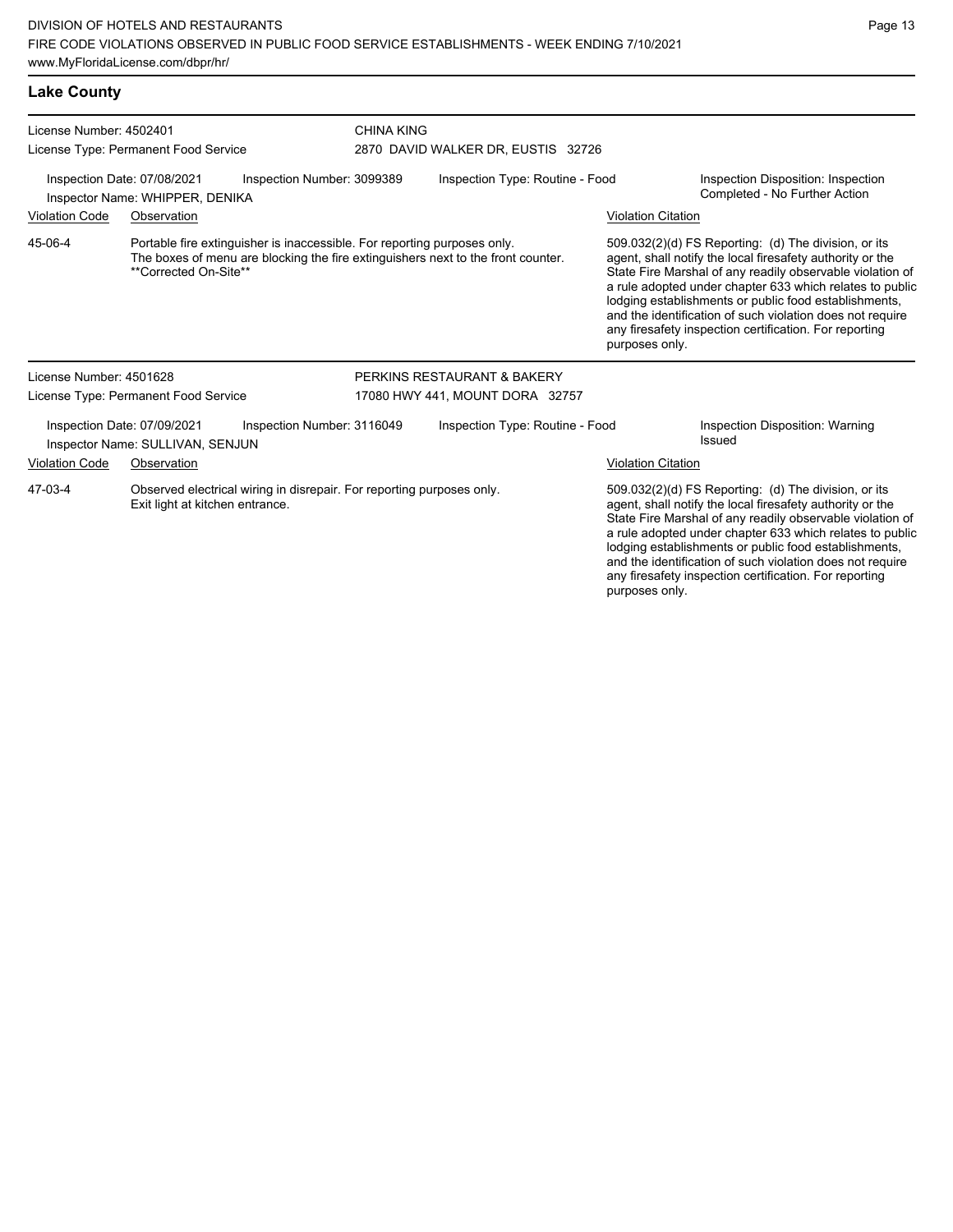| Lee County                                                                                                                                                    |             |                                                                      |  |                                                                                     |                                                                     |                                                                                                                                                                                                                                                                                                                                                                                                                            |
|---------------------------------------------------------------------------------------------------------------------------------------------------------------|-------------|----------------------------------------------------------------------|--|-------------------------------------------------------------------------------------|---------------------------------------------------------------------|----------------------------------------------------------------------------------------------------------------------------------------------------------------------------------------------------------------------------------------------------------------------------------------------------------------------------------------------------------------------------------------------------------------------------|
| License Number: 4607350<br>License Type: Permanent Food Service<br>Inspection Number: 3122552<br>Inspection Date: 07/09/2021<br>Inspector Name: SOMMERS, KARA |             | TIKI SUBS & MEXICAN PLACE<br>16203 SAN CARLOS BLVD, FORT MYERS 33908 |  |                                                                                     |                                                                     |                                                                                                                                                                                                                                                                                                                                                                                                                            |
|                                                                                                                                                               |             | Inspection Type: Routine - Food                                      |  |                                                                                     | Inspection Disposition: Inspection<br>Completed - No Further Action |                                                                                                                                                                                                                                                                                                                                                                                                                            |
| <b>Violation Code</b>                                                                                                                                         | Observation |                                                                      |  |                                                                                     | <b>Violation Citation</b>                                           |                                                                                                                                                                                                                                                                                                                                                                                                                            |
| 48-04-4                                                                                                                                                       |             | of the building. For reporting purposes only.                        |  | Propane tank (larger than 2.7 lb. water capacity/1 lb. gas capacity) located inside |                                                                     | 509.032(2)(d) FS Reporting: (d) The division, or its<br>agent, shall notify the local firesafety authority or the<br>State Fire Marshal of any readily observable violation of<br>a rule adopted under chapter 633 which relates to public<br>lodging establishments or public food establishments,<br>and the identification of such violation does not require<br>any firesafety inspection certification. For reporting |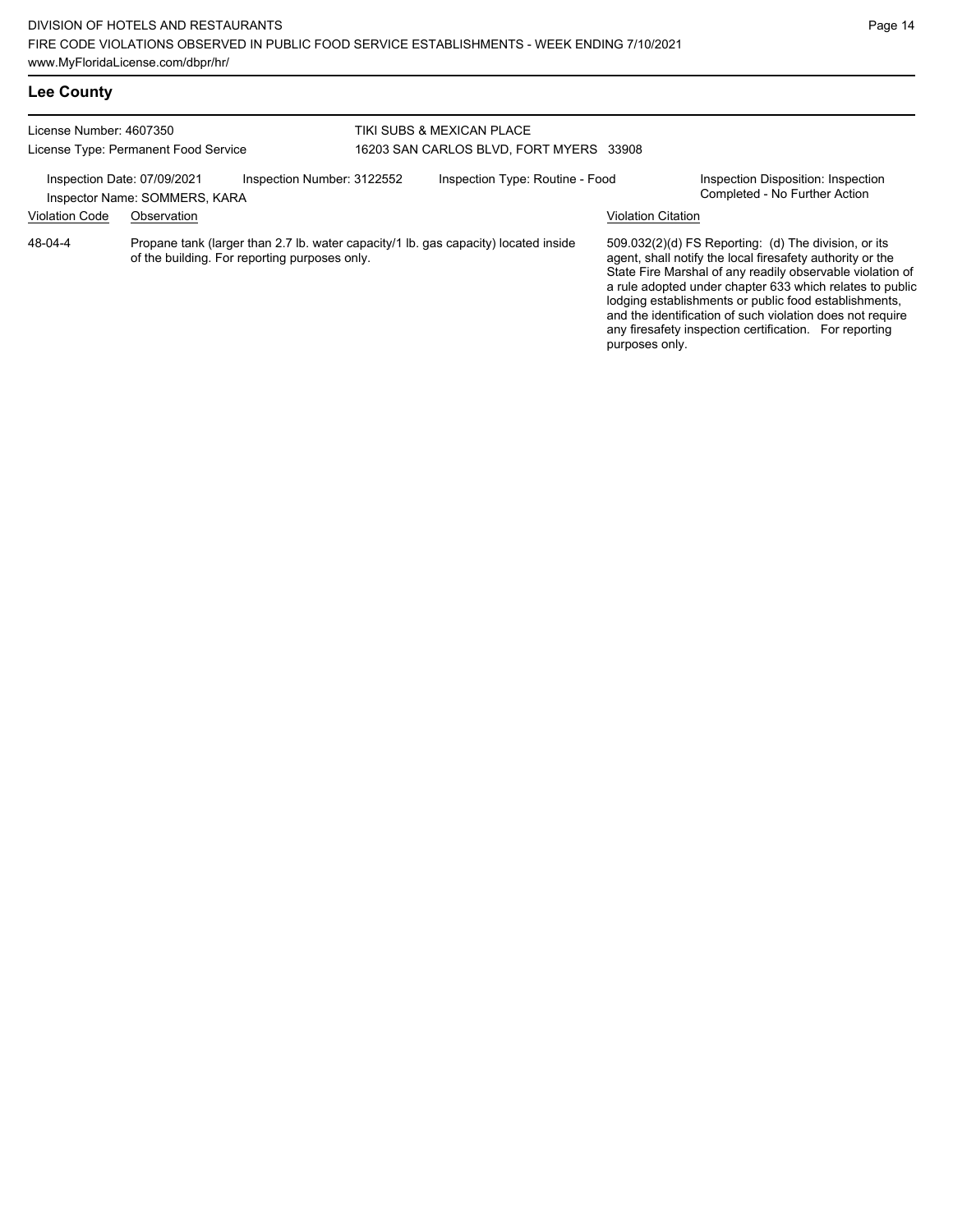| <b>Orange County</b>                                        |                                                                                                                                                         |                            |                                               |                           |                                                                                                                                                                                                                                                                                                                                                                                                                            |  |  |
|-------------------------------------------------------------|---------------------------------------------------------------------------------------------------------------------------------------------------------|----------------------------|-----------------------------------------------|---------------------------|----------------------------------------------------------------------------------------------------------------------------------------------------------------------------------------------------------------------------------------------------------------------------------------------------------------------------------------------------------------------------------------------------------------------------|--|--|
| License Number: 5811507                                     |                                                                                                                                                         | LITTLE CAESARS 615         |                                               |                           |                                                                                                                                                                                                                                                                                                                                                                                                                            |  |  |
|                                                             | License Type: Permanent Food Service                                                                                                                    |                            | 7045 CLARCONA OCOEE RD, ORLANDO 32818         |                           |                                                                                                                                                                                                                                                                                                                                                                                                                            |  |  |
|                                                             | Inspection Date: 07/09/2021<br>Inspector Name: GREENE, MARVIN                                                                                           | Inspection Number: 3102058 | Inspection Type: Routine - Food               |                           | Inspection Disposition: Warning<br>Issued                                                                                                                                                                                                                                                                                                                                                                                  |  |  |
| <b>Violation Code</b>                                       | Observation                                                                                                                                             |                            |                                               | <b>Violation Citation</b> |                                                                                                                                                                                                                                                                                                                                                                                                                            |  |  |
| 46-01-4                                                     | Marked exit/path to marked exit blocked. For reporting purposes only.<br>Large shop vacuum blocking back exit door ** Corrected On-Site**               |                            |                                               | purposes only.            | 509.032(2)(d) FS Reporting: (d) The division, or its<br>agent, shall notify the local firesafety authority or the<br>State Fire Marshal of any readily observable violation of<br>a rule adopted under chapter 633 which relates to public<br>lodging establishments or public food establishments,<br>and the identification of such violation does not require<br>any firesafety inspection certification. For reporting |  |  |
| License Number: 5812575                                     |                                                                                                                                                         |                            | <b>SALTGRASS STEAK HOUSE</b>                  |                           |                                                                                                                                                                                                                                                                                                                                                                                                                            |  |  |
|                                                             | License Type: Permanent Food Service                                                                                                                    |                            | 8440 INTERNATIONAL DR, ORLANDO 32819          |                           |                                                                                                                                                                                                                                                                                                                                                                                                                            |  |  |
|                                                             | Inspection Date: 07/08/2021<br>Inspector Name: BACHOO, SAVITRI                                                                                          | Inspection Number: 3091342 | Inspection Type: Routine - Food               |                           | Inspection Disposition: Warning<br>Issued                                                                                                                                                                                                                                                                                                                                                                                  |  |  |
| <b>Violation Code</b>                                       | Observation                                                                                                                                             |                            |                                               | Violation Citation        |                                                                                                                                                                                                                                                                                                                                                                                                                            |  |  |
| 45-05-4                                                     | Portable fire extinguisher missing from its designated location. For reporting<br>purposes only.<br>Sliver fire extinguisher stored in floor in kitchen |                            |                                               | purposes only.            | 509.032(2)(d) FS Reporting: (d) The division, or its<br>agent, shall notify the local firesafety authority or the<br>State Fire Marshal of any readily observable violation of<br>a rule adopted under chapter 633 which relates to public<br>lodging establishments or public food establishments,<br>and the identification of such violation does not require<br>any firesafety inspection certification. For reporting |  |  |
| License Number: 5804994                                     |                                                                                                                                                         | <b>SUBWAY #1888</b>        |                                               |                           |                                                                                                                                                                                                                                                                                                                                                                                                                            |  |  |
|                                                             | License Type: Permanent Food Service                                                                                                                    |                            | 11314 S ORANGE BLOSSOM TRL, ORLANDO 328379427 |                           |                                                                                                                                                                                                                                                                                                                                                                                                                            |  |  |
| Inspection Date: 07/09/2021<br>Inspector Name: ALVIS, DAVID |                                                                                                                                                         | Inspection Number: 3118723 | Inspection Type: Routine - Food               |                           | Inspection Disposition: Inspection<br>Completed - No Further Action                                                                                                                                                                                                                                                                                                                                                        |  |  |
| <b>Violation Code</b>                                       | Observation                                                                                                                                             |                            |                                               | Violation Citation        |                                                                                                                                                                                                                                                                                                                                                                                                                            |  |  |
| 46-01-4                                                     | Marked exit/path to marked exit blocked. For reporting purposes only.<br>- cardboard boxes ** Corrected On-Site** ** Repeat Violation**                 |                            |                                               |                           | 509.032(2)(d) FS Reporting: (d) The division, or its<br>agent, shall notify the local firesafety authority or the<br>State Fire Marshal of any readily observable violation of<br>a rule adopted under chapter 633 which relates to public<br>lodging establishments or public food establishments,                                                                                                                        |  |  |

and the identification of such violation does not require any firesafety inspection certification. For reporting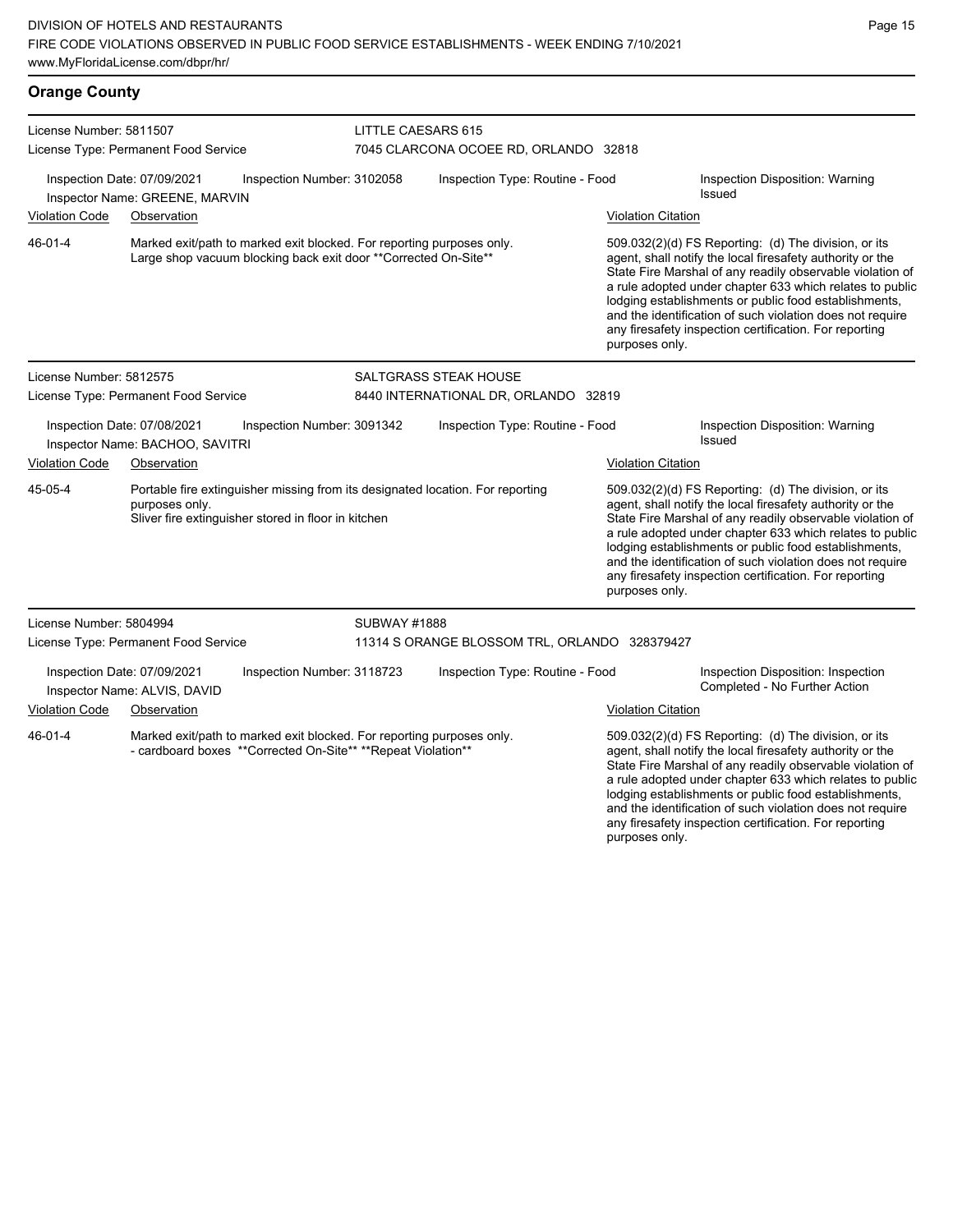| License Number: 5911679<br>License Type: Permanent Food Service<br>Inspection Number: 3137812<br>Inspection Date: 07/06/2021<br>Inspector Name: NIEVES, RAFAEL |             |                                                | <b>BOGA CAFE &amp; BREAD</b><br>3304/3308 WEST COLUMBIA AVENUE, KISSIMMEE 34741 |                                 |                           |                                                                                                                                                                                                                                                                                                                                                                                                                            |  |
|----------------------------------------------------------------------------------------------------------------------------------------------------------------|-------------|------------------------------------------------|---------------------------------------------------------------------------------|---------------------------------|---------------------------|----------------------------------------------------------------------------------------------------------------------------------------------------------------------------------------------------------------------------------------------------------------------------------------------------------------------------------------------------------------------------------------------------------------------------|--|
|                                                                                                                                                                |             |                                                |                                                                                 | Inspection Type: Complaint Full |                           | Inspection Disposition: Warning<br>Issued                                                                                                                                                                                                                                                                                                                                                                                  |  |
| <b>Violation Code</b>                                                                                                                                          | Observation |                                                |                                                                                 |                                 | <b>Violation Citation</b> |                                                                                                                                                                                                                                                                                                                                                                                                                            |  |
| 46-04-4                                                                                                                                                        |             | Exit door locked. For reporting purposes only. | Observed a bicycle, garbage can and a mop bucket blocking kitchen exit door.    |                                 | purposes only.            | 509.032(2)(d) FS Reporting: (d) The division, or its<br>agent, shall notify the local firesafety authority or the<br>State Fire Marshal of any readily observable violation of<br>a rule adopted under chapter 633 which relates to public<br>lodging establishments or public food establishments,<br>and the identification of such violation does not require<br>any firesafety inspection certification. For reporting |  |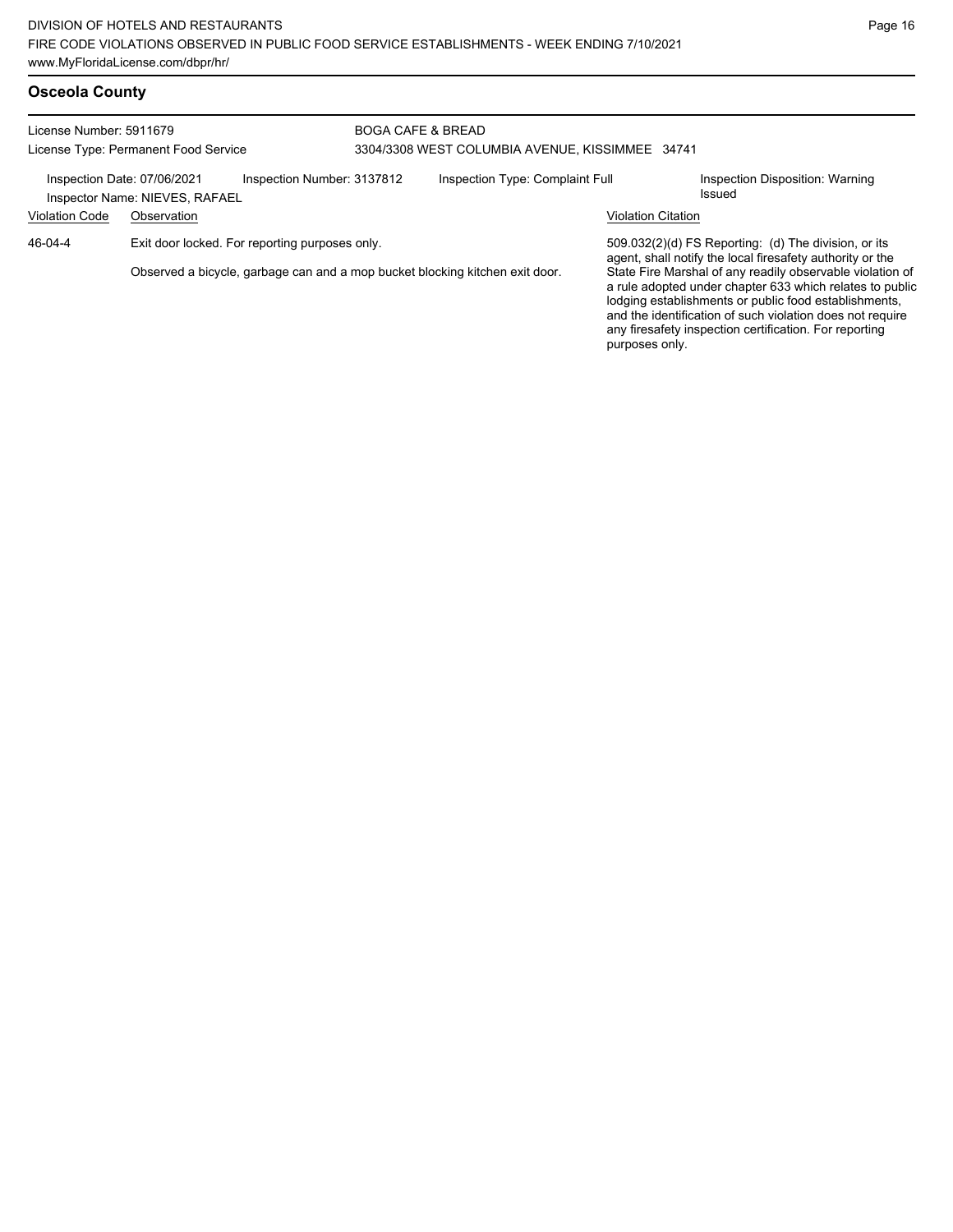### **Palm Beach County**

| License Number: 6019995              |                                                                            |                            | <b>MARYBO LLC</b>                                                                        |                           |                                                                                                                                                                                                                                                                                                                                                                                                                                                                                                          |  |  |  |
|--------------------------------------|----------------------------------------------------------------------------|----------------------------|------------------------------------------------------------------------------------------|---------------------------|----------------------------------------------------------------------------------------------------------------------------------------------------------------------------------------------------------------------------------------------------------------------------------------------------------------------------------------------------------------------------------------------------------------------------------------------------------------------------------------------------------|--|--|--|
|                                      | License Type: Permanent Food Service                                       |                            | 100 PLAZA REAL S STE K-L, BOCA RATON 33432                                               |                           |                                                                                                                                                                                                                                                                                                                                                                                                                                                                                                          |  |  |  |
|                                      | Inspection Date: 07/06/2021<br>Inspector Name: STEUBER, RYAN               | Inspection Number: 3138169 | Inspection Type: Complaint Full                                                          |                           | Inspection Disposition: Inspection<br>Completed - No Further Action                                                                                                                                                                                                                                                                                                                                                                                                                                      |  |  |  |
| <b>Violation Code</b>                | Observation                                                                |                            |                                                                                          | <b>Violation Citation</b> |                                                                                                                                                                                                                                                                                                                                                                                                                                                                                                          |  |  |  |
| 45-02-4                              | area                                                                       |                            | Portable fire extinguisher gauge in red zone. For reporting purposes only. In dish       | purposes only.            | 509.032(2)(d) FS Reporting: (d) The division, or its<br>agent, shall notify the local firesafety authority or the<br>State Fire Marshal of any readily observable violation of<br>a rule adopted under chapter 633 which relates to public<br>lodging establishments or public food establishments,<br>and the identification of such violation does not require<br>any firesafety inspection certification. For reporting                                                                               |  |  |  |
| License Number: 6022421              |                                                                            |                            | BIG TS DELI OF DELRAY                                                                    |                           |                                                                                                                                                                                                                                                                                                                                                                                                                                                                                                          |  |  |  |
| License Type: Permanent Food Service |                                                                            |                            | 33 SE 3 AVENUE #15, DELRAY BEACH 33483                                                   |                           |                                                                                                                                                                                                                                                                                                                                                                                                                                                                                                          |  |  |  |
|                                      | Inspection Date: 07/08/2021<br>Inspector Name: GOODWIN, NICHOLAS           | Inspection Number: 3111699 | Inspection Type: Routine - Food                                                          |                           | Inspection Disposition: Inspection<br>Completed - No Further Action                                                                                                                                                                                                                                                                                                                                                                                                                                      |  |  |  |
| <b>Violation Code</b>                | Observation                                                                |                            |                                                                                          | <b>Violation Citation</b> |                                                                                                                                                                                                                                                                                                                                                                                                                                                                                                          |  |  |  |
| 48-01-5                              | For reporting purposes only.                                               |                            | No current insurance inspector boiler report or boiler certificate available for boiler. |                           | 61C-1.004(10) FAC Reporting: (10) Heating and<br>ventilation - The heating and ventilation system shall be<br>kept in good repair or be installed to maintain a<br>minimum of 68 degrees Fahrenheit throughout the<br>building. The insurance inspectors boiler report is<br>required annually for power boilers and high<br>pressure/high temperature boilers and biannually for low<br>pressure steam or vapor heating boilers and shall be<br>posted in the boiler room. For reporting purposes only. |  |  |  |
| License Number: 6007565              |                                                                            |                            | <b>BOCA COUNTRY CLUB</b>                                                                 |                           |                                                                                                                                                                                                                                                                                                                                                                                                                                                                                                          |  |  |  |
|                                      | License Type: Permanent Food Service                                       |                            | 17751 BOCA CLUB BLVD, BOCA RATON 33487                                                   |                           |                                                                                                                                                                                                                                                                                                                                                                                                                                                                                                          |  |  |  |
|                                      | Inspection Date: 07/06/2021<br>Inspector Name: GOODWIN, NICHOLAS           | Inspection Number: 3116398 | Inspection Type: Routine - Food                                                          |                           | Inspection Disposition: Inspection<br>Completed - No Further Action                                                                                                                                                                                                                                                                                                                                                                                                                                      |  |  |  |
| <b>Violation Code</b>                | Observation                                                                |                            |                                                                                          | <b>Violation Citation</b> |                                                                                                                                                                                                                                                                                                                                                                                                                                                                                                          |  |  |  |
| 45-02-4                              | Portable fire extinguisher gauge in red zone. For reporting purposes only. |                            |                                                                                          | purposes only.            | 509.032(2)(d) FS Reporting: (d) The division, or its<br>agent, shall notify the local firesafety authority or the<br>State Fire Marshal of any readily observable violation of<br>a rule adopted under chapter 633 which relates to public<br>lodging establishments or public food establishments,<br>and the identification of such violation does not require<br>any firesafety inspection certification. For reporting                                                                               |  |  |  |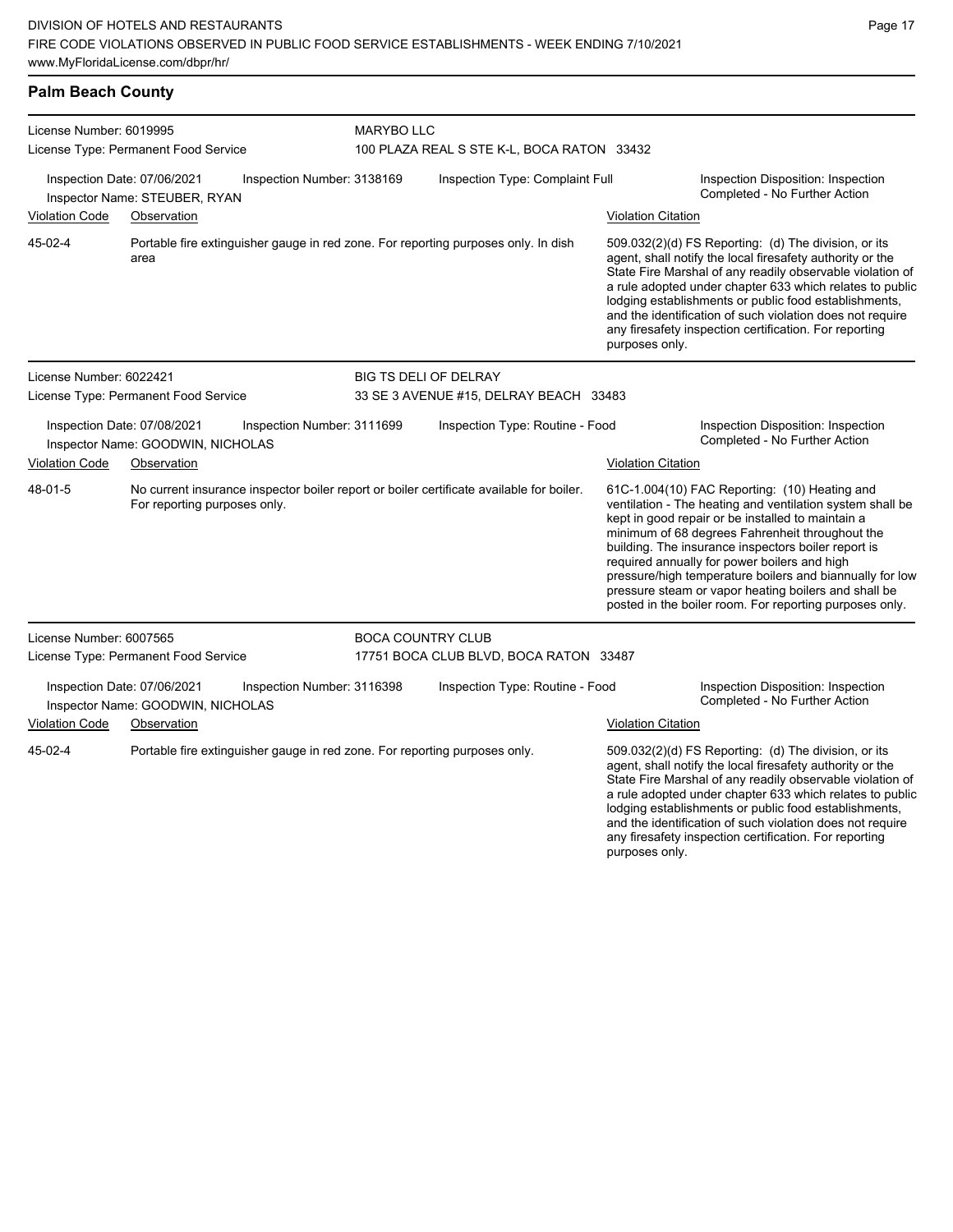# **Pinellas County**

| License Number: 6215670<br>License Type: Permanent Food Service                              |                                                                                                                                  |  | MOES SOUTHWEST GRILL #204<br>2679 GULF TO BAY BLVD STE 590, CLEARWATER 33759 |  |                           |                                                                                                                                                                                                                                                                                                                                                                                                                            |  |
|----------------------------------------------------------------------------------------------|----------------------------------------------------------------------------------------------------------------------------------|--|------------------------------------------------------------------------------|--|---------------------------|----------------------------------------------------------------------------------------------------------------------------------------------------------------------------------------------------------------------------------------------------------------------------------------------------------------------------------------------------------------------------------------------------------------------------|--|
| Inspection Number: 3123141<br>Inspection Date: 07/09/2021<br>Inspector Name: BENEDICT, TRACY |                                                                                                                                  |  | Inspection Type: Routine - Food                                              |  |                           | Inspection Disposition: Inspection<br>Completed - No Further Action                                                                                                                                                                                                                                                                                                                                                        |  |
| <b>Violation Code</b>                                                                        | Observation                                                                                                                      |  |                                                                              |  | <b>Violation Citation</b> |                                                                                                                                                                                                                                                                                                                                                                                                                            |  |
| 45-02-4                                                                                      | Portable fire extinguisher gauge in red zone. For reporting purposes only.<br>In recharge by back exit door **Repeat Violation** |  |                                                                              |  | purposes only.            | 509.032(2)(d) FS Reporting: (d) The division, or its<br>agent, shall notify the local firesafety authority or the<br>State Fire Marshal of any readily observable violation of<br>a rule adopted under chapter 633 which relates to public<br>lodging establishments or public food establishments,<br>and the identification of such violation does not require<br>any firesafety inspection certification. For reporting |  |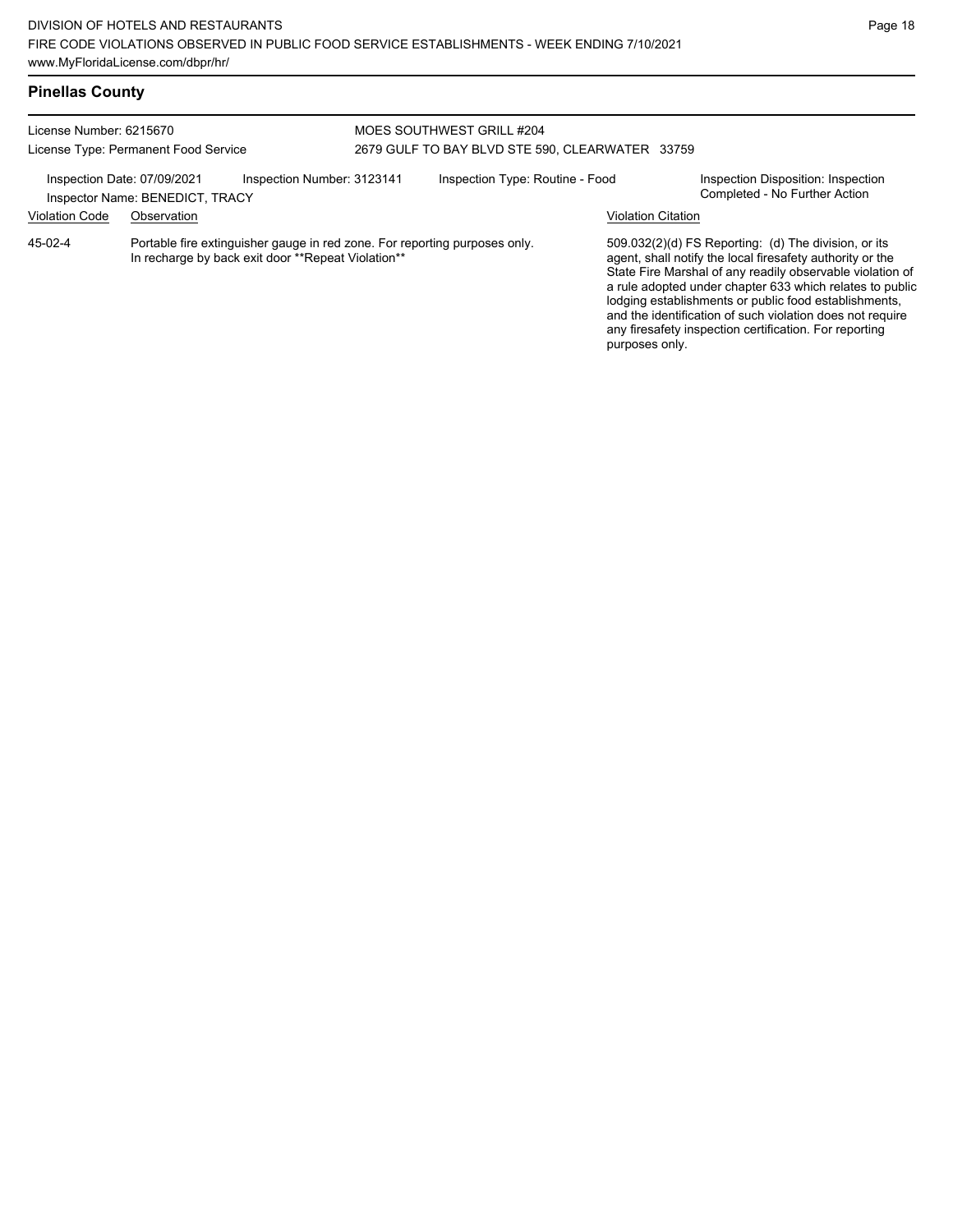| <b>Seminole County</b>                                            |                                                                   |                            |                                                                                    |                           |                                                                                                                                                                                                                                                                                                                                                                                                                                              |  |  |
|-------------------------------------------------------------------|-------------------------------------------------------------------|----------------------------|------------------------------------------------------------------------------------|---------------------------|----------------------------------------------------------------------------------------------------------------------------------------------------------------------------------------------------------------------------------------------------------------------------------------------------------------------------------------------------------------------------------------------------------------------------------------------|--|--|
| License Number: 6902737<br>License Type: Permanent Food Service   |                                                                   |                            | <b>TACO BELL/PIZZA HUT</b><br>3755 W LAKE MARY BLVD, LAKE MARY 32746               |                           |                                                                                                                                                                                                                                                                                                                                                                                                                                              |  |  |
|                                                                   | Inspection Date: 07/09/2021<br>Inspector Name: THORNCROFT, ROBERT | Inspection Number: 3113601 | Inspection Type: Routine - Food                                                    |                           | Inspection Disposition: Inspection<br>Completed - No Further Action                                                                                                                                                                                                                                                                                                                                                                          |  |  |
| Violation Code                                                    | Observation                                                       |                            |                                                                                    | <b>Violation Citation</b> |                                                                                                                                                                                                                                                                                                                                                                                                                                              |  |  |
| 45-02-4                                                           | walk in cooler the fire extinguisher is in the red                |                            | Portable fire extinguisher gauge in red zone. For reporting purposes only. At the  |                           | 509.032(2)(d) FS Reporting: (d) The division, or its<br>agent, shall notify the local firesafety authority or the<br>State Fire Marshal of any readily observable violation of<br>a rule adopted under chapter 633 which relates to public<br>lodging establishments or public food establishments,<br>and the identification of such violation does not require<br>any firesafety inspection certification. For reporting<br>purposes only. |  |  |
| License Number: 6903946                                           |                                                                   |                            | DUNKIN DONUTS LAKE MARY                                                            |                           |                                                                                                                                                                                                                                                                                                                                                                                                                                              |  |  |
|                                                                   | License Type: Permanent Food Service                              |                            | 4610 W LAKE MARY BLVD, LAKE MARY 32746                                             |                           |                                                                                                                                                                                                                                                                                                                                                                                                                                              |  |  |
|                                                                   | Inspection Date: 07/08/2021<br>Inspector Name: THORNCROFT, ROBERT | Inspection Number: 3104456 | Inspection Type: Routine - Food                                                    |                           | Inspection Disposition: Inspection<br>Completed - No Further Action                                                                                                                                                                                                                                                                                                                                                                          |  |  |
| <b>Violation Code</b>                                             | Observation                                                       |                            |                                                                                    | <b>Violation Citation</b> |                                                                                                                                                                                                                                                                                                                                                                                                                                              |  |  |
| 45-02-4                                                           | back door                                                         |                            | Portable fire extinguisher gauge in red zone. For reporting purposes only. At the  | purposes only.            | 509.032(2)(d) FS Reporting: (d) The division, or its<br>agent, shall notify the local firesafety authority or the<br>State Fire Marshal of any readily observable violation of<br>a rule adopted under chapter 633 which relates to public<br>lodging establishments or public food establishments,<br>and the identification of such violation does not require<br>any firesafety inspection certification. For reporting                   |  |  |
| License Number: 6904648                                           |                                                                   |                            | TIJUANA FLATS BURRITO CO                                                           |                           |                                                                                                                                                                                                                                                                                                                                                                                                                                              |  |  |
|                                                                   | License Type: Permanent Food Service                              |                            | 2401 W SR 434 #117, LONGWOOD 32779                                                 |                           |                                                                                                                                                                                                                                                                                                                                                                                                                                              |  |  |
| Inspection Date: 07/07/2021<br>Inspector Name: THORNCROFT, ROBERT |                                                                   | Inspection Number: 3094286 | Inspection Type: Routine - Food                                                    |                           | Inspection Disposition: Inspection<br>Completed - No Further Action                                                                                                                                                                                                                                                                                                                                                                          |  |  |
| <b>Violation Code</b>                                             | Observation                                                       |                            |                                                                                    | <b>Violation Citation</b> |                                                                                                                                                                                                                                                                                                                                                                                                                                              |  |  |
| 46-01-4                                                           | On-Site**                                                         |                            | Marked exit/path to marked exit blocked. For reporting purposes only. ** Corrected |                           | 509.032(2)(d) FS Reporting: (d) The division, or its<br>agent, shall notify the local firesafety authority or the<br>State Fire Marshal of any readily observable violation of<br>a rule adopted under chapter 633 which relates to public<br>lodging establishments or public food establishments,                                                                                                                                          |  |  |

and the identification of such violation does not require any firesafety inspection certification. For reporting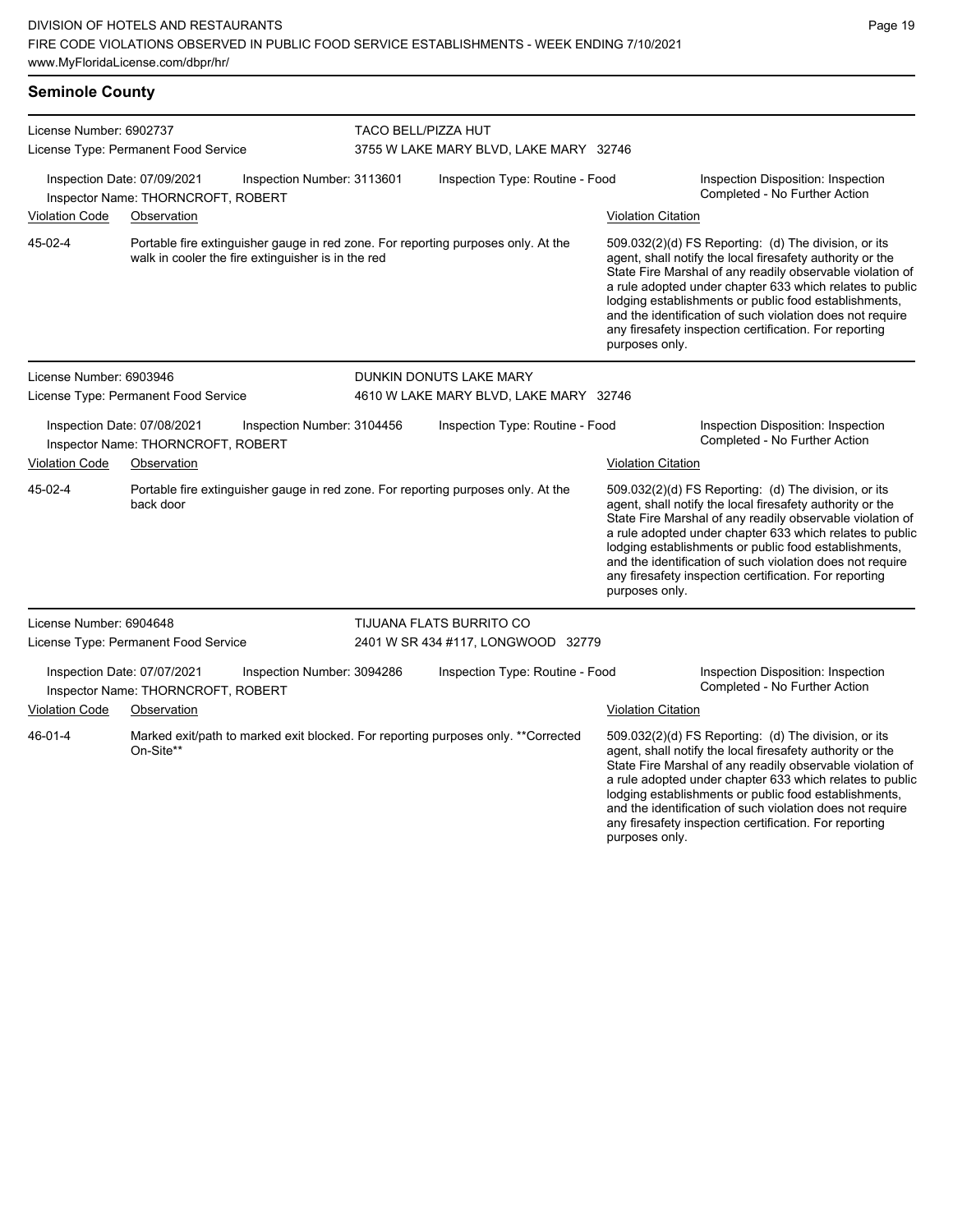#### **St. Johns County**

| License Number: 6501809<br>License Type: Permanent Food Service                          |                                      |                                                                                                                                 | ROMANOS ON THE BEACH<br>4255 A1A S STE 7, ST. AUGUSTINE 32080 |                                                                                                                                                                                       |                                                                 |                                                                                                                                                                                                                                                                                                                                                                                                                            |  |
|------------------------------------------------------------------------------------------|--------------------------------------|---------------------------------------------------------------------------------------------------------------------------------|---------------------------------------------------------------|---------------------------------------------------------------------------------------------------------------------------------------------------------------------------------------|-----------------------------------------------------------------|----------------------------------------------------------------------------------------------------------------------------------------------------------------------------------------------------------------------------------------------------------------------------------------------------------------------------------------------------------------------------------------------------------------------------|--|
| Inspection Date: 07/08/2021<br>Inspection Number: 3096174<br>Inspector Name: GOSAI, MATT |                                      |                                                                                                                                 | Inspection Type: Routine - Food                               |                                                                                                                                                                                       | Inspection Disposition: Call Back -<br>Extension given, pending |                                                                                                                                                                                                                                                                                                                                                                                                                            |  |
| <b>Violation Code</b>                                                                    | Observation                          |                                                                                                                                 |                                                               |                                                                                                                                                                                       | <b>Violation Citation</b>                                       |                                                                                                                                                                                                                                                                                                                                                                                                                            |  |
| 46-01-4                                                                                  | purposes only.                       | Rear exit blocked by equipment, construction material.                                                                          |                                                               | - From initial inspection : Marked exit/path to marked exit blocked. For reporting<br>- From follow-up<br>inspection 2021-07-08: At callback time needed to clear. ** Time Extended** | purposes only.                                                  | 509.032(2)(d) FS Reporting: (d) The division, or its<br>agent, shall notify the local firesafety authority or the<br>State Fire Marshal of any readily observable violation of<br>a rule adopted under chapter 633 which relates to public<br>lodging establishments or public food establishments,<br>and the identification of such violation does not require<br>any firesafety inspection certification. For reporting |  |
| 46-01-4                                                                                  |                                      | Marked exit/path to marked exit blocked. For reporting purposes only.<br>Rear exit blocked by equipment, construction material. |                                                               |                                                                                                                                                                                       | purposes only.                                                  | 509.032(2)(d) FS Reporting: (d) The division, or its<br>agent, shall notify the local firesafety authority or the<br>State Fire Marshal of any readily observable violation of<br>a rule adopted under chapter 633 which relates to public<br>lodging establishments or public food establishments,<br>and the identification of such violation does not require<br>any firesafety inspection certification. For reporting |  |
| License Number: 6501745                                                                  |                                      |                                                                                                                                 | <b>BONO'S BAR B Q</b>                                         |                                                                                                                                                                                       |                                                                 |                                                                                                                                                                                                                                                                                                                                                                                                                            |  |
|                                                                                          | License Type: Permanent Food Service |                                                                                                                                 |                                                               | 100 BARTRAM OAKS WALK, JACKSONVILLE 32259                                                                                                                                             |                                                                 |                                                                                                                                                                                                                                                                                                                                                                                                                            |  |
| Inspection Date: 07/08/2021<br>Inspection Number: 3119120<br>Inspector Name: GOSAI, MATT |                                      |                                                                                                                                 | Inspection Type: Routine - Food                               |                                                                                                                                                                                       |                                                                 | Inspection Disposition: Inspection<br>Completed - No Further Action                                                                                                                                                                                                                                                                                                                                                        |  |
| <b>Violation Code</b>                                                                    | Observation                          |                                                                                                                                 |                                                               |                                                                                                                                                                                       | <b>Violation Citation</b>                                       |                                                                                                                                                                                                                                                                                                                                                                                                                            |  |
| 48-04-4                                                                                  | **Corrected On-Site**                | of the building. For reporting purposes only.<br>One large propane tank at frontline grill inside building. Moved by manager    |                                                               | Propane tank (larger than 2.7 lb. water capacity/1 lb. gas capacity) located inside                                                                                                   |                                                                 | 509.032(2)(d) FS Reporting: (d) The division, or its<br>agent, shall notify the local firesafety authority or the<br>State Fire Marshal of any readily observable violation of<br>a rule adopted under chapter 633 which relates to public<br>lodging establishments or public food establishments,<br>and the identification of such violation does not require<br>any firesafety inspection certification. For reporting |  |